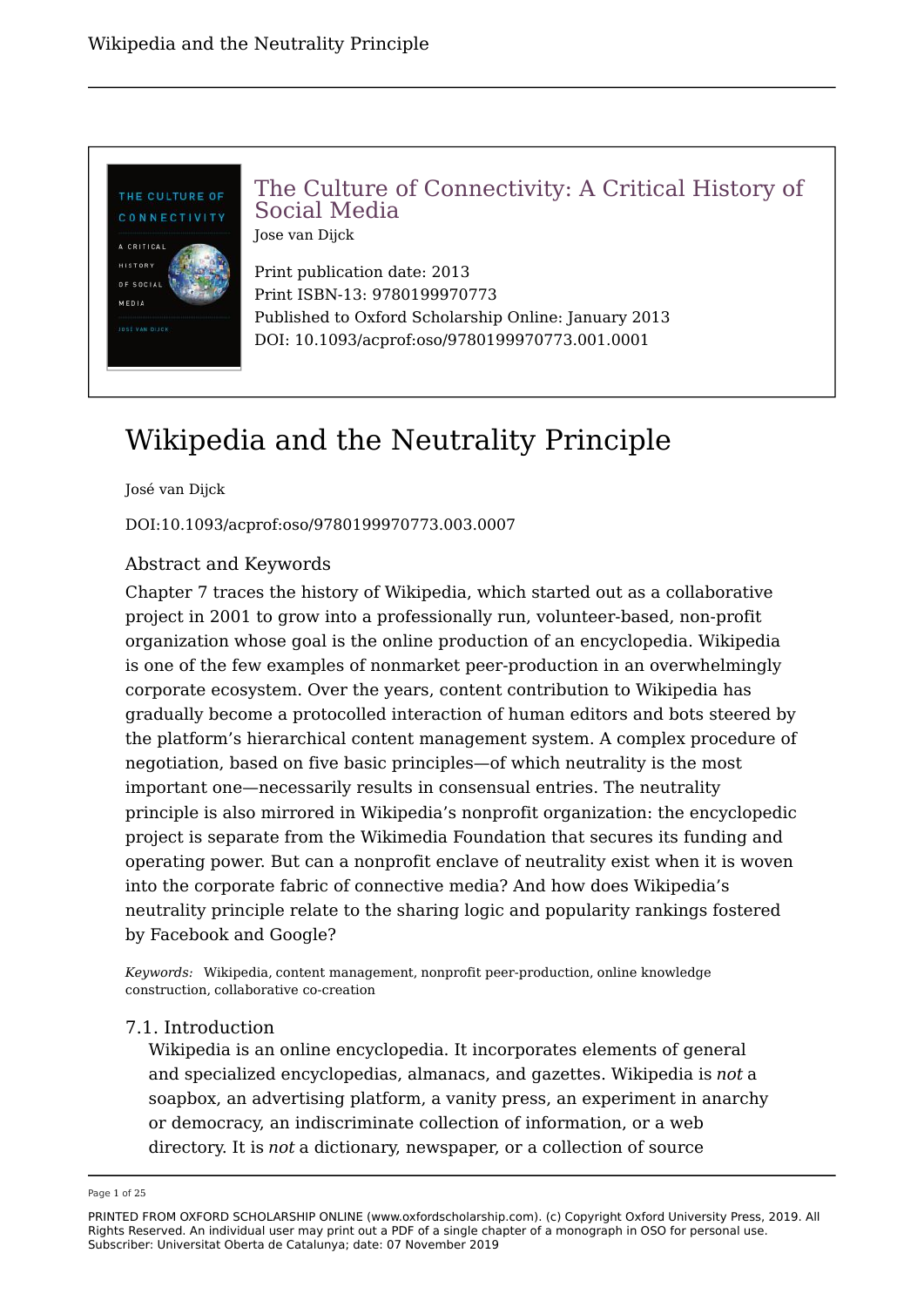documents; that kind of content should be contributed instead to the Wikimedia sister projects. $<sup>1</sup>$ </sup>

This 2012 definition of what Wikipedia is, and especially what it is *not*, forms the first of five principles on which the platform is founded. A far cry from its original description in 2001 as "the free encyclopedia that anyone can edit," Wikipedia has shifted from being a collaborative project experimenting with the online production of encyclopedic knowledge, to being a professionally run, volunteer-based, nonprofit organization whose goal is the online production of an encyclopedia. During the intermittent decade, Wikipedia has become the world's sixth-largest platform; with nearly 15 million registered users and contributors, it is unprecedented in scale and scope, covering almost 3.7 million articles on different subjects and still growing.<sup>2</sup> The platform's success has stunned a global community of Internet specialists, policymakers, and business people alike. In 2011, the online encyclopedia was nominated for the UNESCO World Heritage List, underscoring its status as a global cultural phenomenon.<sup>3</sup> To many, Wikipedia is one of the few examples of what Yochai Benkler (2006: 5) has called "nonmarket peer-production" in an otherwise overwhelmingly corporate digital environment.

 **(p.133)** So how did Wikipedia evolve as a unique peer-produced microsystem, and what makes it different from commercially run platforms? The online project is still regarded as the epitome of crowdsourcing: made by users, for users. Thousands of volunteers have contributed millions of entries and edits. But rather than being an open and serendipitous stream, content contribution to Wikipedia has gradually become a process strictly managed by humans and machines. A complex procedure of negotiation based on five basic principles, of which neutrality is the most important one, this process necessarily results in consensus. In contrast to its commercial counterparts, Wikipedia shapes online sociality not by implementing buttons for liking, friending, following, and trending—functions anchored in the popularity principle—but by constructing a platform for "knowing" that is moored in the neutrality principle. This ideology is mirrored in Wikipedia's nonprofit organization. Once cheered for its anarchic structure—the embodiment of a free and open (source) information society—the platform's nonprofit status was consolidated through the establishment of the Wikimedia Foundation, to guarantee a steady flow of funding and continue largescale operating power without impacting the encyclopedia's content or editorial decisions.

Over the first ten years of its existence, many have acclaimed Wikipedia's laudable goals and successful nonprofit organization, but some also criticized its gradual institutionalization. As Wikipedia's short history in this chapter divulges, the platform's active user base of volunteers and amateurs has been cheered for its generous contributions and slammed for its lack of expertise. Wikipedia's technological architecture was praised for its transparency, but its interface has

Page 2 of 25

PRINTED FROM OXFORD SCHOLARSHIP ONLINE (www.oxfordscholarship.com). (c) Copyright Oxford University Press, 2019. All Rights Reserved. An individual user may print out a PDF of a single chapter of a monograph in OSO for personal use. Subscriber: Universitat Oberta de Catalunya; date: 07 November 2019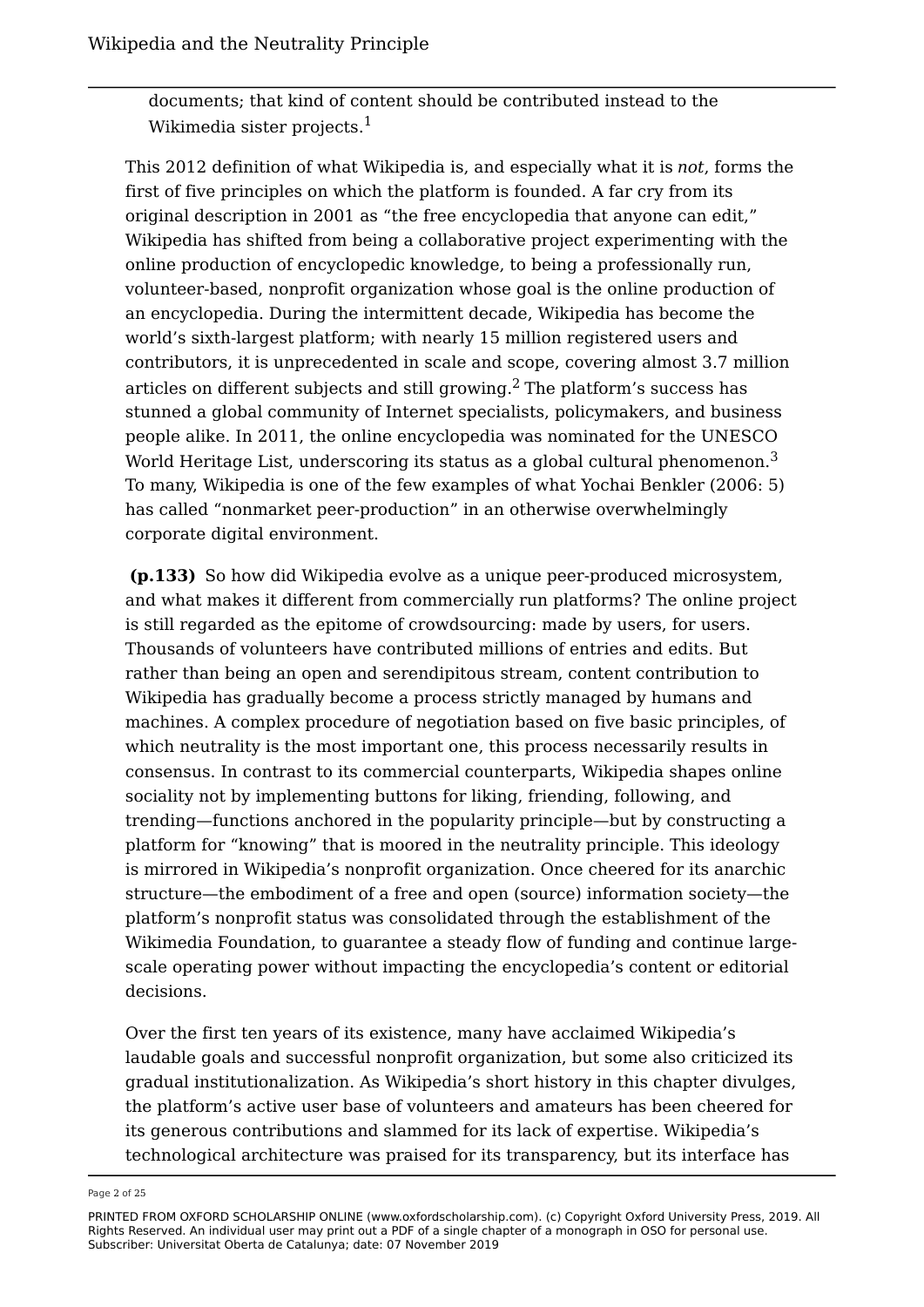been denounced for obliterating nuances and silencing dissent. The encyclopedia's content has been subject to heated debates about accuracy, yet it survived several tests comparing its quality to established encyclopedias. Wikipedia's governance structure and policies have been praised as the reinvention of democracy in a Web 2.0 environment but have also been interpreted as indicators of autocracy and bureaucracy. In sum, what defines the encyclopedia's success for some people embodies disenchantment for others.

Wikipedia's status as the biggest nonmarket, peer-produced platform in the ecosystem of connective media raises important questions about its viability and independence in an online environment that is dominated by commercial mechanisms and principles, even if they are often cached in the rhetoric of commonality and public values. For instance, how does Wikipedia's consensual apparatus relate to the ideology of sharing, as professed by Facebook and others? How does the platform's ideology of neutrality compare to the logic of popularity ingrained in Google's ranking **(p.134)** mechanisms? And how can Wikipedia hold up its nonprofit status in a network of media conglomerates that are overwhelmingly driven by the profit motive? To answer these questions, we will have to gauge Wikipedia's efficacy in the context of a normative culture of connectivity.

## 7.2. The Techno-cultural Construction of Consensus Users and Usage

From the very onset of the project in 2001, Wikipedia has been primarily described in terms of the masses of people involved in its production. The idealturned-platitude "wisdom of crowds" (Surowiecki 2004) kept haunting the project long after it had taken the road of systematized professionalization. Over the years, the wiki platform has been heralded as an example of "many minds collaborating" (Sunstein 2006) "distributed collaboration" (Shirky 2008), "mass collaboration" (Tapscott and Williams 2006), "crowdsourcing," and "collaborative knowledge," to name just a few such qualifications. $4$  Wikipedia enthusiasts used these terms to praise the project's democratizing potential as well as its ethos of community and collaboration, and of course, to underline its laudable goal: providing a source of knowledge free for everyone to read and write.<sup>5</sup> But summarizing these ideals in the single "wisdom of crowds" epithet is reductive and fallacious; even the platform's founders repudiated the notion of crowds producing Wikipedia. If we pay closer attention to the platform's history, we can notice an interesting curve reflecting shifts in usage and user engagement.

What characterized Wikipedia's users in the first and second stage of development? Were they many or few, experts or amateurs, active contributors or passive readers of encyclopedic entries? During the first five years of the platform's existence, content production was largely dependent on the work of a small group of dedicated volunteers. Although they soon formed a thriving

Page 3 of 25

PRINTED FROM OXFORD SCHOLARSHIP ONLINE (www.oxfordscholarship.com). (c) Copyright Oxford University Press, 2019. All Rights Reserved. An individual user may print out a PDF of a single chapter of a monograph in OSO for personal use. Subscriber: Universitat Oberta de Catalunya; date: 07 November 2019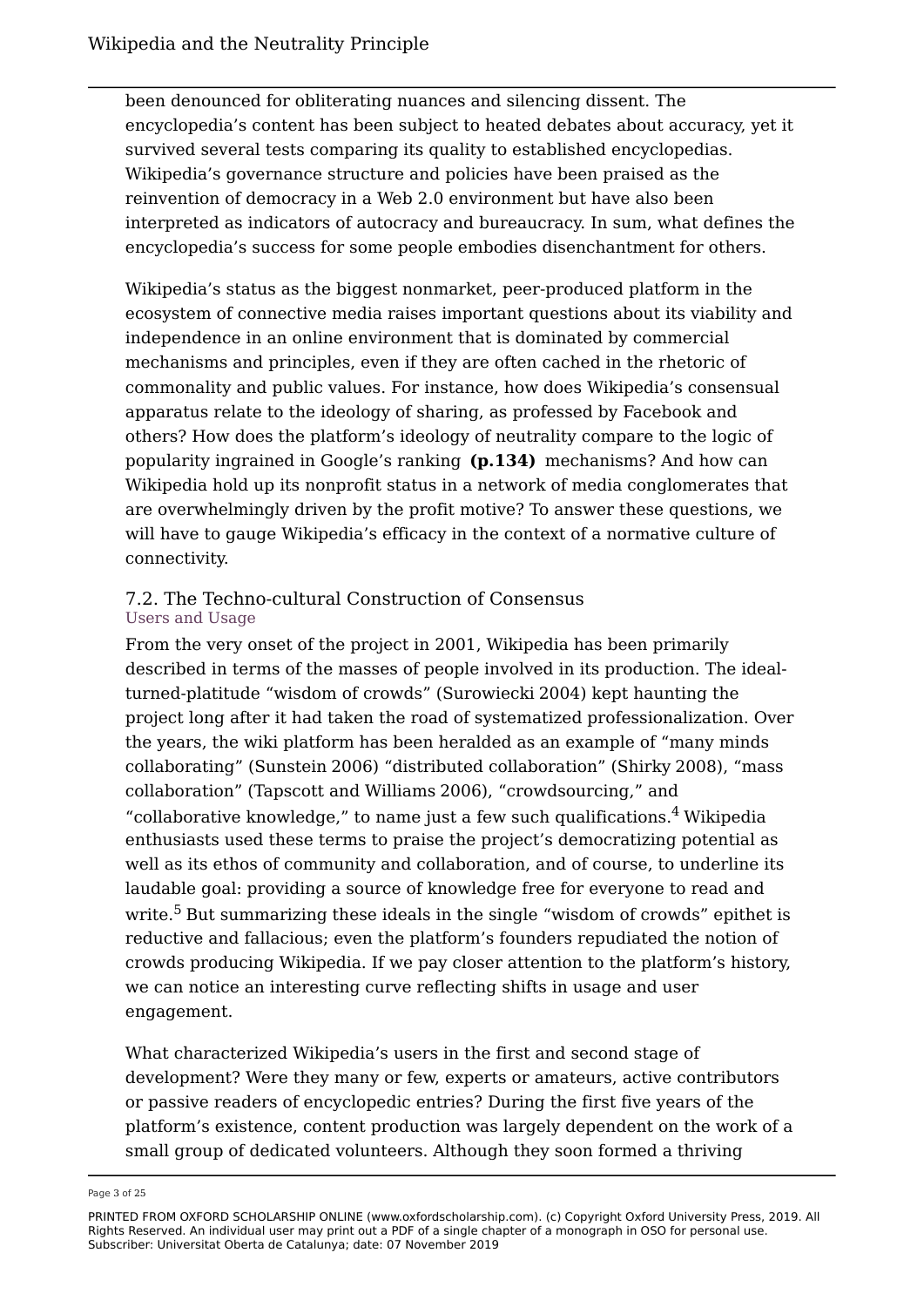community, the notion of a massive collective of contributors simply did not apply. Until 2006, Wikipedia was largely written and maintained by a core of dedicated editors—2 percent doing 73 percent of all edits.<sup>6</sup> Wikipedia is not alone in this respect: the same disproportionate contributions of small groups of users vis-à-vis common users can be found in the early stages of virtually all UGC platforms, as well as in the open-source movement (Ghosh and Prakash 2000). $^7$  It would be a mistake, though, to dismiss the idea of Wikipedia's many contributors as a complete myth; actually, the real wisdom of Wikipedia can be found not in its crowds but in its crowd *management*.

 **(p.135)** Starting in 2006, the online encyclopedia showed a distinct decline of "elite" users while at the same time the number of edits made by novice users surged. Various researchers noted this dramatic shift in workload, but instead of endorsing the wisdom-of-crowds cliché, Kittur and colleagues (2007) researched "the rise of the bourgeoisie": a marked growth in the population of low-edit users. After a period of hegemony by a small group of high-powered, dedicated volunteers, the "pioneers were dwarfed by the influx of settlers" (Kittur et al. 2007, n.p.). In response, the early adopters selected and refined their technological managerial systems to discipline the growing majority of novice users, who soon became the primary contributors as the number of elite users relatively decreased. Kittur and his colleagues observe a similar development in other Web 2.0 platforms, and explain this shift by describing Wikipedia in terms of a dynamic social system that evolves as a result of the gradual development, implementation, and distribution of a content management system. They suggest that what happened to Wikipedia may be a common phenomenon in the evolution of online collaborative knowledge systems.

Alongside the question whether few or many produce Wikipedia, a parallel debate revolved around whether experts or amateurs should produce online encyclopedias. The idea of thousands of lay contributors runs counter to the professional expert approach, an approach vehemently defended by the publishing industries as well as by a few cultural theorists.<sup>8</sup> Interestingly, Wikipedia originally intended to be an expert-generated encyclopedia. Starting under the name Nupedia, a small team of selected academics was invited to write entries with the aim of creating a "free online encyclopedia of high quality" made available with an open-content license (Shirky 2008: 109). Founder Jimmy Wales and his staff employee Larry Sanger put into place a protocol based on academic peer-review and grounded in the principles of openness and objectivism.<sup>9</sup> This expert approach failed, though, partly because of the slowness of scholars invited to serve as editors. To speed up the process, Sanger suggested a "wiki" as a collective place where scholars and interested laypeople from all over the globe could help with drafting and editing articles. The ensuing success of Wikipedia and the commitment of the Wikipedians took the founders by surprise. They made a great effort to keep Wikipedia organized while at the same time providing space for some of the disorderliness—edit

Page 4 of 25

PRINTED FROM OXFORD SCHOLARSHIP ONLINE (www.oxfordscholarship.com). (c) Copyright Oxford University Press, 2019. All Rights Reserved. An individual user may print out a PDF of a single chapter of a monograph in OSO for personal use. Subscriber: Universitat Oberta de Catalunya; date: 07 November 2019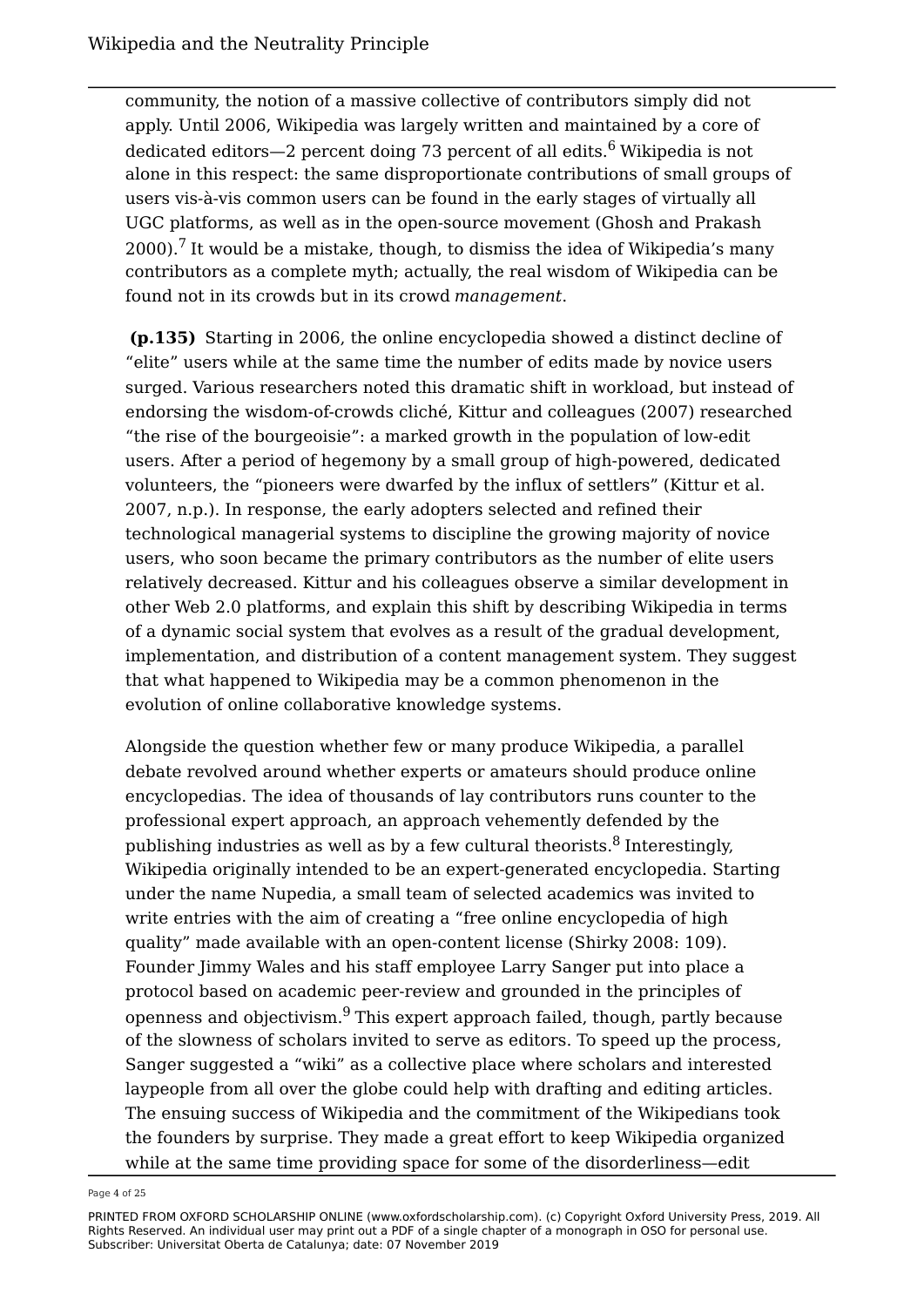wars, inaccuracies, mistakes, fights—that collaborative editing brings along (Niederer and van Dijck 2010). Early 2002, however, Sanger turned away from Wikipedia toward an expert-written encyclopedic model, while Wales chose to further pursue the wiki model. $10$ 

Alongside the debates on amateurs versus experts, the issue of specialists versus generalists surfaced occasionally. Did Wikipedia need specialists **(p.136)** to contribute entries on one specific area, or were generalists who could write about different areas more valuable to the site? As it turned out, researchers proved that the site needs both types of input. Whereas specialists boost the site's quality level, generalists are crucial to the connective fabric of the encyclopedia, as they tend to make more links *between* domains (Halatchliyski et al. 2010).

In fact, the key to understanding Wikipedia's "crowd management" is probably the site's ability to accommodate a large *variety* of users: frequent *and* occasional contributors, passive readers *and* active authors-editors, generalists *and* specialists. Wikipedia's success as an online encyclopedia may be largely attributed to its capacity to handle enormous user diversity and align the various contributions toward one communal product. In the early days, Wikipedians were commonly viewed as a single community, but since its explosive growth after 2006, that community has gradually progressed into an organized hierarchy of different user categories who are all effectively marshaled into executing well-defined tasks. Less frequent contributors and "newcomers" are tactically welcomed and encouraged to improve their edits by experienced contributors using socializing tactics (Choi et al. 2010). Even passive users may be considered indispensable participants rather than free riders because reading is a gateway activity through which newcomers learn about Wikipedia and because large numbers of readers legitimize and raise the encyclopedia's status (Antin and Cheshire 2010). It is precisely the socialization of many different *types* of users into a single regime that accounts for Wikipedia's ability to mobilize and manage crowds.

Successful user socialization thus heavily depends on a techno-managerial system, which facilitates and channels the collaboration of experienced content suppliers, occasional contributors, and (passive) readers at various levels. Starting in 2006, journalists and Wikipedia observers noticed that the platform had begun implementing a strict organization to manage its crowds and openediting policies.<sup>11</sup> Indeed, a sociotechnical system of sophisticated protocols distributing permission levels to types of users imposes a strict order on decision making over what entries to include or exclude, what edits to allow or block. If we look more closely at Wikipedia's user hierarchy, we can distinguish various user categories with incremental permission levels.<sup>12</sup> Starting with the lowest user group on the ladder, we have, in ascending order, blocked users, unregistered users, new users, and registered (or autoconfirmed) users. One

Page 5 of 25

PRINTED FROM OXFORD SCHOLARSHIP ONLINE (www.oxfordscholarship.com). (c) Copyright Oxford University Press, 2019. All Rights Reserved. An individual user may print out a PDF of a single chapter of a monograph in OSO for personal use. Subscriber: Universitat Oberta de Catalunya; date: 07 November 2019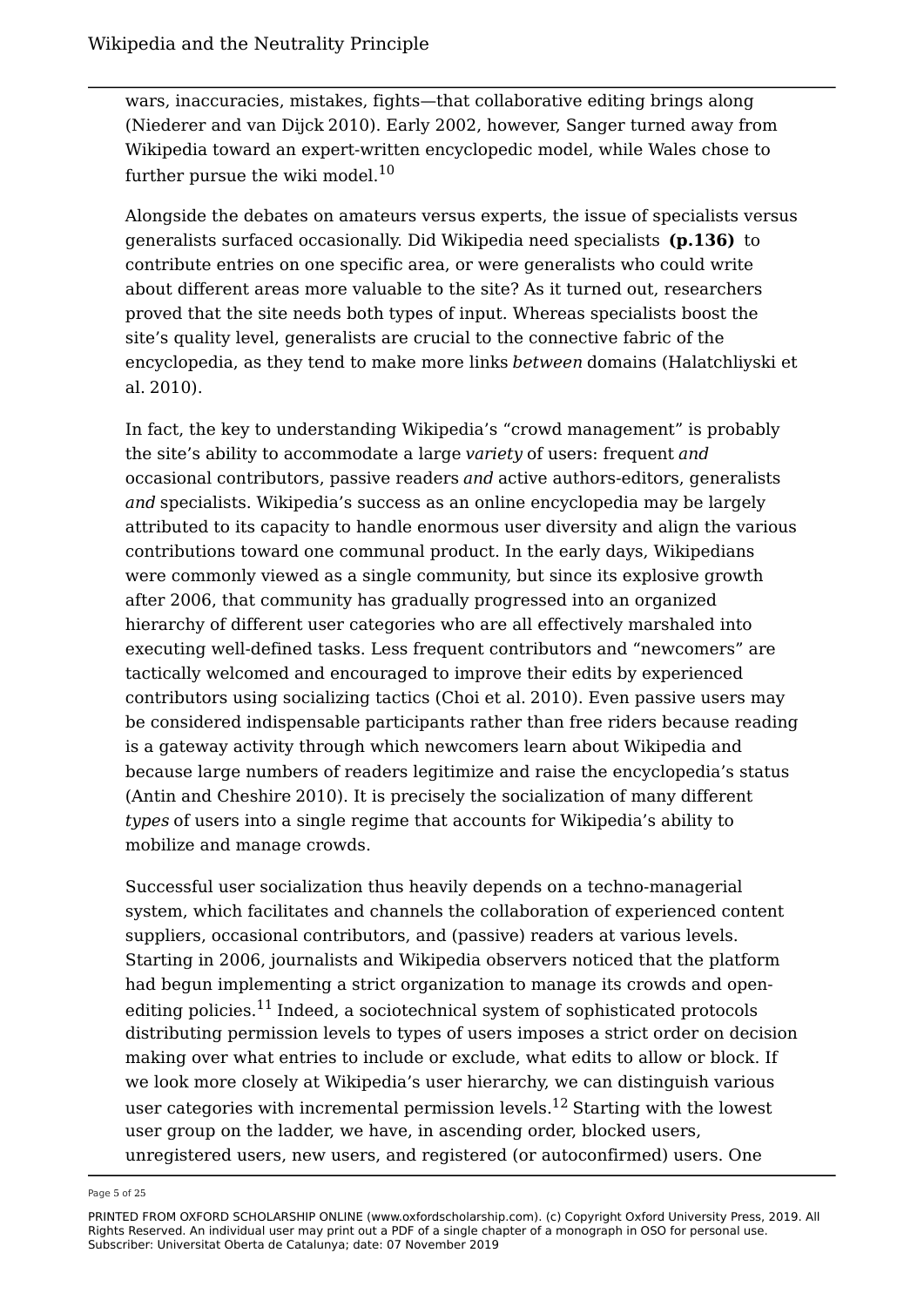step higher on the ladder, we find bots, administrators, bureaucrats, and stewards; developers and system administrators take the highest positions. The pecking order in granting permission to execute tasks is defined by hierarchy: blocked users **(p.137)** have the least permission, for they can only edit their own talk page. Unregistered or anonymous users obviously have less authority than registered users, who in turn are at a lower level of power than bots; bots are just below administrators ("admins"). Productive workers who have proven to deliver solid edits are identified and granted administrator's status (Burke and Kraut 2008). System administrators (or developers) have the highest permission power in the Wikipedia universe, including server access. This is a small user group of only ten people who "manage and maintain the Wikimedia Foundation Servers."<sup>13</sup>

While this hierarchical system of distributing user power and functions was developed, a number of original Wikipedia supporters started to complain about the implementation of what they considered a cumbersome bureaucracy (Kildall and Stern 2011). Users were no longer given the freedom to edit, they contended; instead, contributions were straightjacketed into a rank-an-file techno-bureaucratic system grounded in Wikipedia's normative patrol of content. Critics such as Nicolas Carr objected that Wikipedia was no longer an egalitarian collective or an expression of collective intelligence, calling for the burial of that "Wikipedia myth" (Carr 2011: 195). I will return to this criticism later in this section, but first I need to say a few things about the platform's dependence on technological agents in the production of consensus.

#### Technology

What is particularly surprising in Wikipedia's user dynamics is the significant role that nonhuman actors or bots play in the content management system, not only in terms of quantity but also in their qualitative ranking as autonomous agents. Human editors would never be able to keep up with the massive amount of authoring and editorial activities going on at the online encyclopedia if software robots did not assist them. Bots are pieces of software or scripts designed to "make automated edits without the necessity of human decisionmaking."<sup>14</sup> They can be recognized by a username that contains the word "bot." such as SieBot, TxiKiBot, 3RRBot, and Rambot. In contrast to most proprietary algorithms, for example, EdgeRank or PageRank, Wikipedia's algorithmic tools are the result of open-access engineering; once approved and deployed by Wikipedians, bots obtain their own user page. They also form their own user group with a certain level of access and administrative rights—a level made visible by flags on a user account page. One year after Wikipedia was founded, bots were first introduced as useful helpers for repetitive administrative tasks.<sup>15</sup> **(p.138)** Since 2002, the number of bots has grown exponentially. In 2006, the number had grown to 151, and in 2008 there were  $457$  active bots.<sup>16</sup> As of 2010,

Page 6 of 25

PRINTED FROM OXFORD SCHOLARSHIP ONLINE (www.oxfordscholarship.com). (c) Copyright Oxford University Press, 2019. All Rights Reserved. An individual user may print out a PDF of a single chapter of a monograph in OSO for personal use. Subscriber: Universitat Oberta de Catalunya; date: 07 November 2019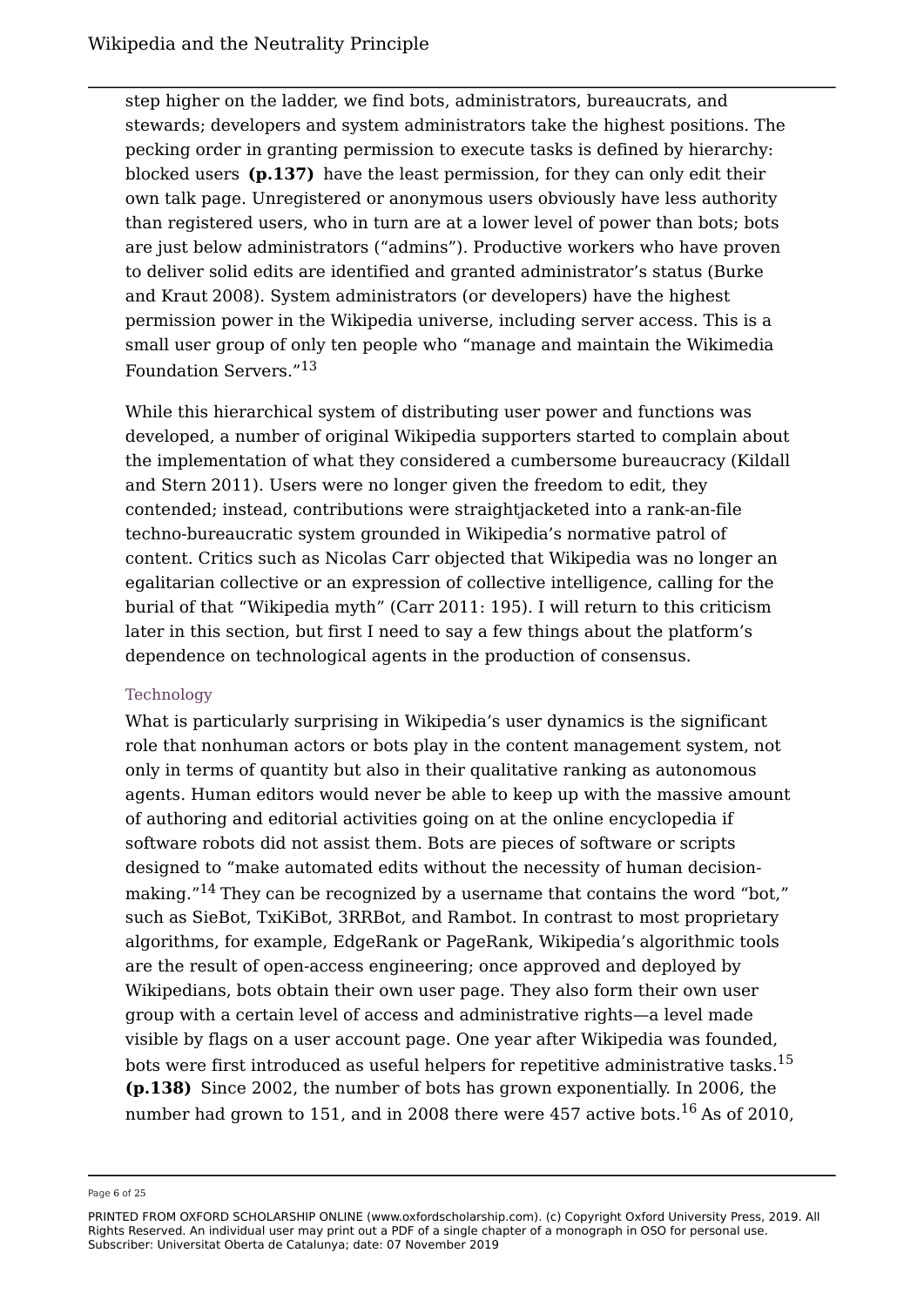over 16 percent of all edits in Wikipedia were made by bots, a number that is still growing (Geiger and Ribes 2010: 119).<sup>17</sup>

In general, there are two types of bots: editing or *coauthoring bots* and nonediting or *administrative bots*. Each of the bots has a very specific approach to Wikipedia content, related to its often-narrow task. Administrative bots are most well known among Wikipedia users: they are deployed to perform policing tasks, such as blocking spam and detecting vandalism. Vandalism combat bots come into action when suspicious edits are made, such as a large amount of deleted content in an article or a more than usual change in content (Shachaf and Hara 2010). Spell-checking bots check language and make corrections in Wikipedia articles. Ban enforcements bots can block a user from Wikipedia, and thus take away his or her editing rights, which is something a registered user is not entitled to do. Nonediting bots are also data miners used to extract information from Wikipedia and find copyright violation identifiers; the latter compare text in new entries to what is already available on the Web about that specific topic, and they report this to a page for human editors to review. Most bots are created to perform repetitive tasks and thus make many edits.

Most vandal-banning strategies can be considered joint human-bot ventures. Researchers Geiger and Ribes (2010) demonstrated in an experiment where they tracked instances of Wikipedia vandalism how humans and bots distribute the work between them; each actor makes separate judgments as they become mutually attuned to each other's tasks. Identification algorithms automatically register obvious signs of vandalism, for instance, a significant removal of content or repeated content reversals during a single day, upon which they alert human editors. Popular tools like Huggle, Twinkle, and Lupin feature algorithms programmed to execute very specific tasks, such as rolling back multiple edits by a single user or signaling a problematic user, so that human editors can decide whether to delete or reverse an edit. Detection algorithms systematically discriminate against anonymous and newly registered users, as they are lowest in the hierarchy. Vandal fighting in Wikipedia is a process of distributed cognition, made possible by a "complex network of interactions between humans, encyclopedia articles, software systems and databases" (Geiger and Ribes 2010: 118).

The category of coauthoring bots seems to be much less known to Wikipedia users and researchers. One of the first editing bots to become productive was Rambot, a piece of software created by Derek Ramsey.<sup>18</sup> Rambot pulls content from public databases and feeds it into Wikipedia, **(p.139)** creating or editing articles on specific content, either one by one or as a batch. Since its inception in 2002, Rambot has created approximately 30,000 articles on U.S. cities and counties on Wikipedia, using data from the *CIA World Factbook* and the U.S. census. In the course of time, bot-generated articles on American cities and counties were corrected and complemented by human editors, following a strict

Page 7 of 25

PRINTED FROM OXFORD SCHOLARSHIP ONLINE (www.oxfordscholarship.com). (c) Copyright Oxford University Press, 2019. All Rights Reserved. An individual user may print out a PDF of a single chapter of a monograph in OSO for personal use. Subscriber: Universitat Oberta de Catalunya; date: 07 November 2019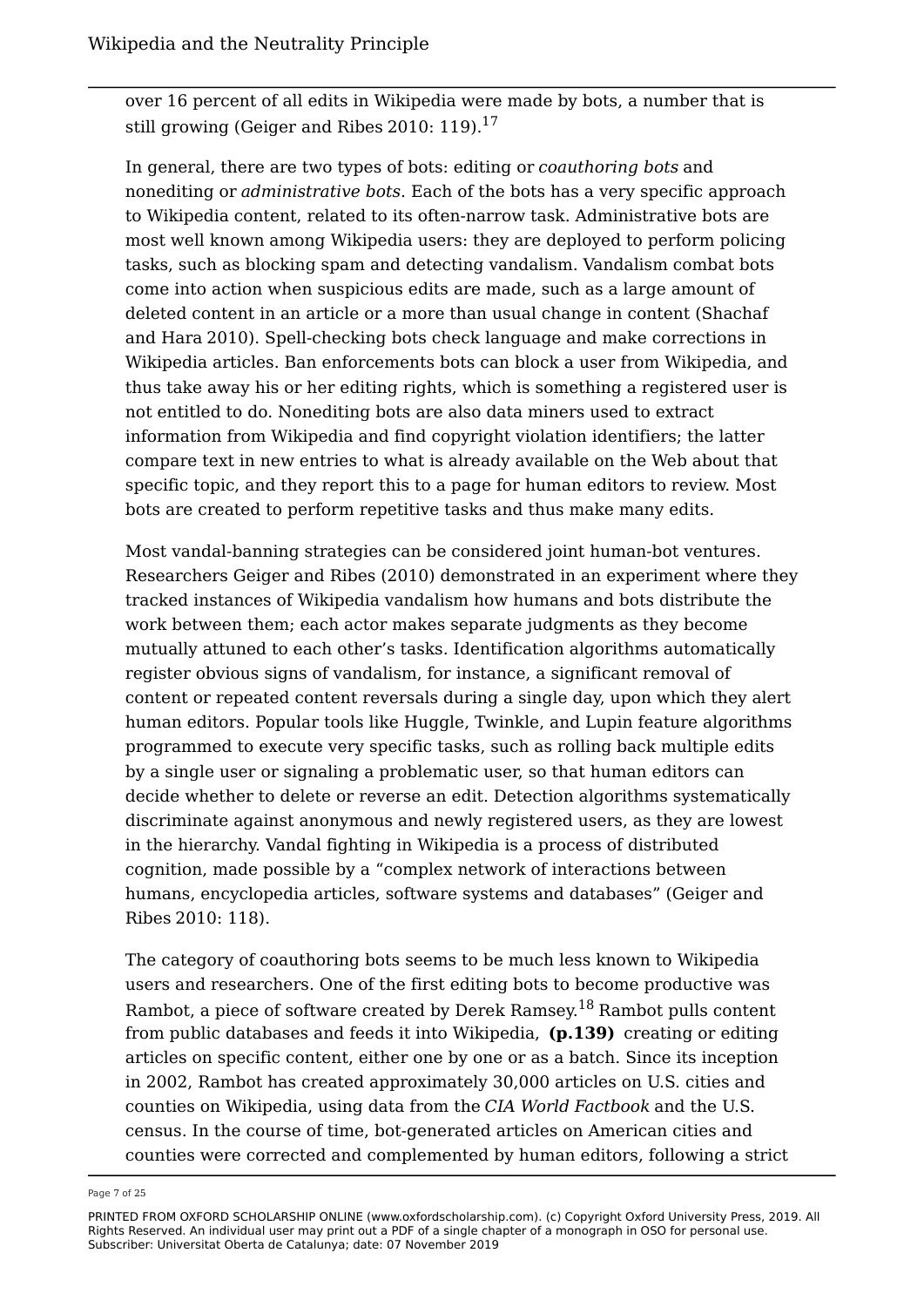format: history, geography, demographics, and so on. The articles appear strikingly tidy and informative and they are remarkably uniform. To date, it still is Rambot's main task to create and edit articles about U.S. counties and cities, while human editors check and complement the facts provided by this software robot.

While not every bot is an author, all bots can be classified as "content agents," as they all actively engage with Wikipedia content. The most active Wikipedians are in fact bots; a closer look at various user groups reveal that bots create a large number of revisions with high quality.<sup>19</sup> Adler and colleagues (2008) discovered that the two largest contributors in their edit-longevity-survival-test were bots. Wikipedians rely heavily on these notification systems and feeds for the upkeep of articles. Describing Wikipedians in bipolar categories of humans and nonhumans doesn't do justice to what is in fact a hybrid category: that of the many active users assisted by administrative and monitoring tools, also referred to as "software-assisted human editors." One might also argue that bots are Wikipedians' full-fledged coauthors of many entries, justifying their recognition as "human-assisted automatic editors."

Bots and humans occupy distinct positions on the hierarchical ladder of users, but it is neither human users nor automated bots *alone* that create and maintain Wikipedia's encyclopedic project. It is an integral system of human-bot interaction that helps produce and maintain a kind of modulated sociality, which is unprecedented in scale: Wikipedia's engineered social order structures collaboration of thousands of active contributors, hundreds of bots, and millions of readers who are also potential contributors. As Nathaniel Tkacz (2011) rightly observes: "Bots now police not only the encyclopedic nature of content contributed to articles, but also *the sociality of users* who participate in the community" (79, emphasis added). And that is exactly what some users hold against the techno-managerial system: it may enhance Wikipedia's vigilance, but it also imposes a uniform regime of delegated tasks aimed at perfect execution. Such regimented protocols, critics contend, preclude dissent and nonconsensual behavior. Much like Facebook's thwarting of individual attempts to protest or hack its protocols, Wikipedia's users worry about their site becoming a semiautomated, impermeable operational system that prohibits discord and favors consensus at the expense of a variety of opinions.

 **(p.140)** Indeed, the operational apparatus that enforces consensus on its users cannot be seen apart from a set of principles on which the construction of encyclopedic content is grounded. As demonstrated in previous chapters, any algorithmic activity incorporates epistemic assumptions about how content *ought* to be constructed. Wikipedia's content management system is firmly anchored in techno-human protocols, but on what principles of content

Page 8 of 25

PRINTED FROM OXFORD SCHOLARSHIP ONLINE (www.oxfordscholarship.com). (c) Copyright Oxford University Press, 2019. All Rights Reserved. An individual user may print out a PDF of a single chapter of a monograph in OSO for personal use. Subscriber: Universitat Oberta de Catalunya; date: 07 November 2019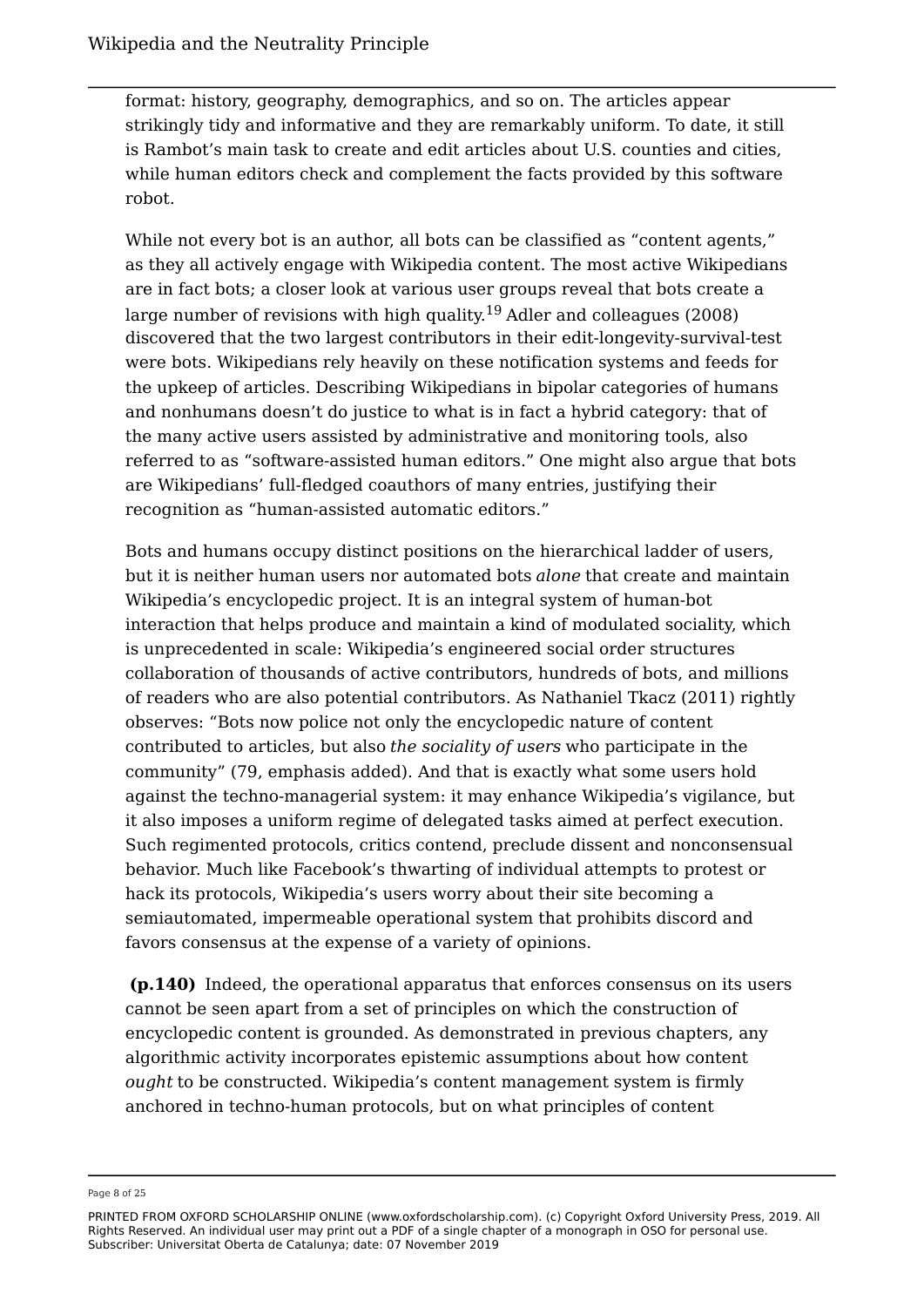production do these protocols operate, and how do these principles scaffold the consensual process?

#### Content

As pointed out in this chapter's introduction, the production of Wikipedia content is based on five core principles; these principles serve as guidelines for contributors, instruct the algorithmic logic of bots, and anchor the encyclopedia's quality standards. $^{20}$  Three of these rules are relevant to this discussion. First, the rule of verifiability means that readers have to be able to retrace Wikipedia content to reliable sources; therefore, referring to published articles and verifiable resources is necessary to have the article (or edits) accepted. A second related rule is called "No Original Research." Wikipedia simply does not accept new or unpublished research or original thought; again, reliability on Wikipedia means citing proven, published sources. Third, articles have to be written from a "Neutral Point of View" (NPoV); to avoid bias, entries have to be based on facts and facts about opinions, but not on opinions. All contributors, whether single anonymous users, bots, or administrators, are required to comply with these rules, and noncompliance is punished by removal of edits. These standards are maintained through the mechanics of Wikipedia's content management system and enforced through the regime of socialized-user control.

During the first five years of Wikipedia's existence, the first two principles figured in many debates, played out in academia as well as in the press, on the accuracy and reliability of encyclopedic content. The accuracy debates revolved around the question of the alleged quality and corruptibility of sources; the reliability debate concentrated mainly on the lack of trust due to the absence of verifiable authorship. With so many anonymous and amateur contributors, inaccuracy and sloppiness were likely. Researchers entered the quality-ofcontent debate by testing Wikipedia's robustness in terms of content vandalism.<sup>21</sup> In December 2005, the first academic research that systematically compared the accuracy of Wikipedia to *Encyclopedia Britannica* entries was published in *Nature* (Giles 2005). Investigators checked 42 science articles in both publications without knowing their **(p.141)** source and found Wikipedia and Britannica to be almost equally accurate. Not surprisingly, the news was trumpeted on the BBC News as "Wikipedia Survives Research Test."<sup>22</sup> With this outcome, Wikipedia was recognized as a reliable encyclopedia, at least in terms of accuracy. Many such accuracy tests followed; peer-reviewed studies performed between 2006 and 2011 again proved the reliability of sources as a thermometer of exactitude in diverse disciplinary fields. $^{23}$ 

The second debate concentrated on the reliability and questionable integrity of *anonymous* sources. How can an entry be objective if the encyclopedia accepts copyedits from anonymous contributors who might have a vested interest in its outcome? Critics like Keen (2008) and Denning and colleagues (2005) fiercely

Page 9 of 25

PRINTED FROM OXFORD SCHOLARSHIP ONLINE (www.oxfordscholarship.com). (c) Copyright Oxford University Press, 2019. All Rights Reserved. An individual user may print out a PDF of a single chapter of a monograph in OSO for personal use. Subscriber: Universitat Oberta de Catalunya; date: 07 November 2019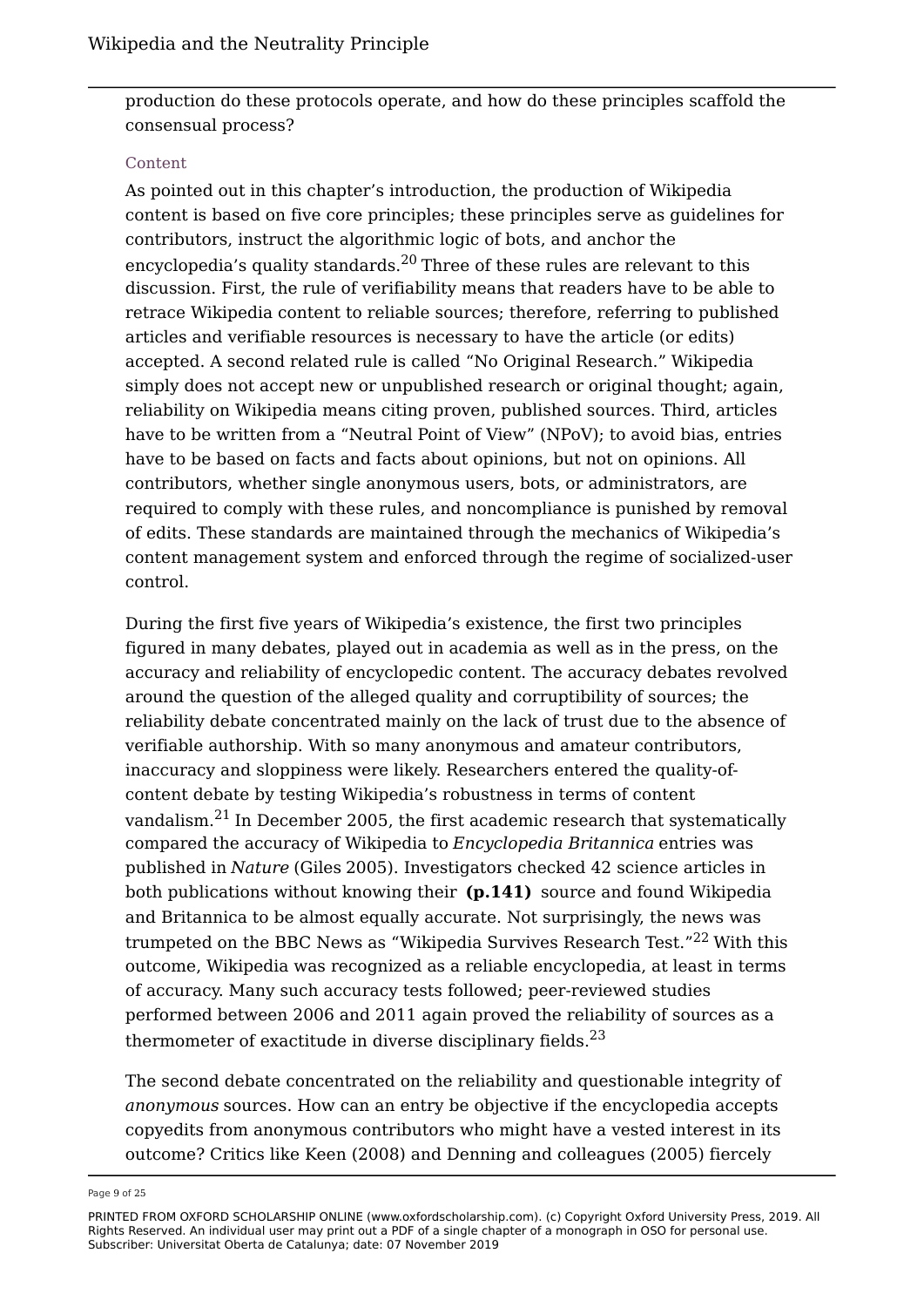objected to the distribution of editing rights to all users. In response to these objections, various technological remedies have countered the weakness of anonymous authorship. First, Wikipedia's content management system, as we have seen above, allots very limited power to anonymous contributors, whose edits can be overruled by anyone who has a higher level of permission (which is anyone except for blocked users). Since anonymous users are very low in the Wikipedia pecking order, their edit longevity is likely to be short when they break the ground principles. Besides, there is an increasing availability of "counter-tools" that allow for checking the identity of contributors, or at least their location of origin. Starting at the most basic level, on the History page of each Wikipedia entry we can find the time stamp and IP address for every anonymous edit made. Third-party apps, like the WikiScanner, make it possible to geo-locate anonymous edits by looking up the IP addresses in an IP-to-Geo database, a listing of IP addresses and the companies and institutions they belong to, and track a potential interest.  $24$  With the introduction of WikiTrust, in the fall of 2009, the reliability of newly edited parts of Wikipedia articles was coded in colors, indicating an author's reputation based on the lifespan of his or her other contributions. Instead of turning to experts to check all articles, Wikipedia further enhanced the robustness of its sociotechnical system to enforce its principles.

Of all five principles, the Neutral Point of View (NPoV) caused most discussion among Wikipedia adepts; it was regarded as the principle that most rigorously coerced users into consensus formation and hence squelched discussion and diversity of opinion. Perhaps ironically, it was also precisely this principle and the apparatus built on it that initially drew praise as one of Wikipedia's greatest innovations. Historian Roy Rosenzweig (2006), for instance, stated that Wikipedia's value lies precisely in the dynamics of its continuous editing process, where a regulated system of consensus-editing bares *how* history is written: "Although **(p.142)** Wikipedia as a product is problematic as a sole source of information, the process of creating Wikipedia fosters an appreciation of the very skills that historians try to teach" (138). Rosenzweig points to some of the platform's most important interface features, such as the built-in History page, a feature that lets you check the edit history of each entry, or the Recent Changes pages, which allow users to see how an entry has been modified.

Whereas Rosenzweig lauds this aspect of Wikipedia's interface, others object that the diversity of opinion and discussion should not be relegated to pages *behind* the visible interface because it requires extra clicks as well as technical or interpretative ingenuity from the reader. Instead, civil debate and discussion should be included in the entry's main page. Some detractors reject the NPoV rule as ideologically suspect to begin with, particularly if strictly enforced by and extensive operational apparatus. As British historian Daniel O'Sullivan (2011) observes: "In contrast to a world of increasing homogeneity in which difference is subsumed under the rule of dominant opinion and standardized knowledge,

Page 10 of 25

PRINTED FROM OXFORD SCHOLARSHIP ONLINE (www.oxfordscholarship.com). (c) Copyright Oxford University Press, 2019. All Rights Reserved. An individual user may print out a PDF of a single chapter of a monograph in OSO for personal use. Subscriber: Universitat Oberta de Catalunya; date: 07 November 2019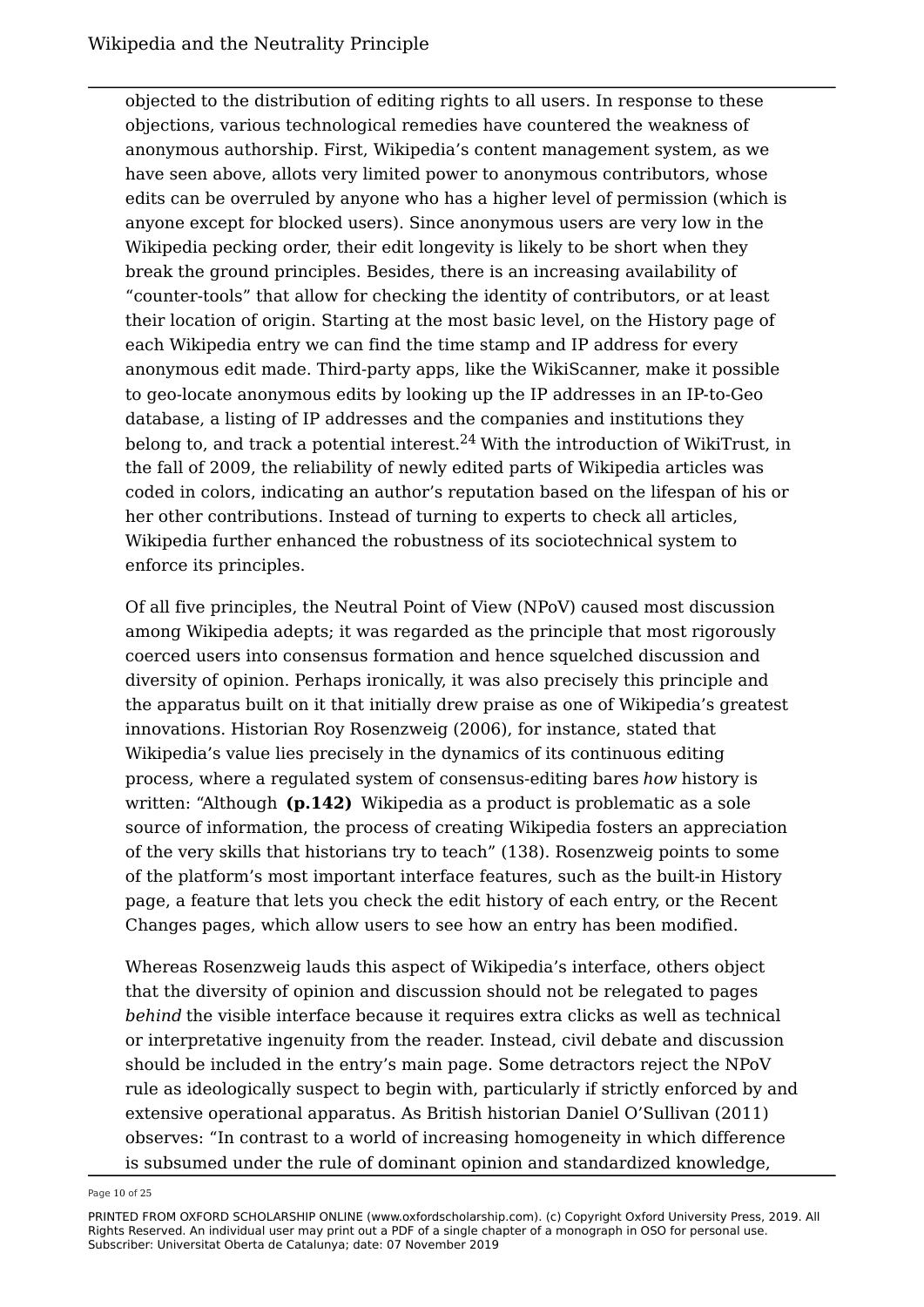Wikipedia has the potential to proliferate voices and dissent—and yet the increasingly bureaucratic 'policing' of its content, as for example with NPOV, means it is in danger of merely mirroring the typical knowledge economies of the West" (48). In other words, hiding discussion behind the visible user interface stimulates homogenization while discouraging alternative interpretations and discord.

Actual contributors to Wikipedia have complained not only about the rules' conspicuous ideological portent, but also about the cumbersome policing apparatus these rules bring along. In a humorous article on his attempts to contribute edits to the online encyclopedia's entry on the American Haymarket trial in 1886, Timothy Messer-Kruse, a professor in American labor history, expresses his frustration about the system that forces him to oblige to Wikipedia's consensual disciplinary system:

My improvement lasted five minutes before a Wiki-cop scolded me, "I hope you will familiarize yourself with some of Wikipedia's policies, such as verifiability and undue weight. If all historians save one say that the sky was green in 1888, our policies require that we write 'Most historians write that the sky was green, but one says the sky was blue.' … As individual editors, we're not in the business of weighing claims, just reporting what reliable sources write." I guess this gives me a glimmer of hope that someday, perhaps before another century goes by, enough of my fellow scholars will adopt my views that I can change that Wikipedia entry. Until then I will have to continue to shout that the sky was blue.<sup>25</sup>

 **(p.143)** The NPoV rule is thus a guiding principle for building a functional apparatus, but that apparatus simultaneously shapes the meaning of neutrality as the "average opinion" or "shared interpretation." In 2006, American talk show host Stephen Colbert launched the term "wikiality" to indicate the encyclopedia's circular logic of creating a reality that we can all agree on: "If you claim something to be true and enough people agree with you, it becomes true." $^{26}$  Viewed in this light, the neutrality principle shows at least some likeness to the popularity principle employed by Google and Facebook. Some Wikipedians have countered this criticism saying that the NPoV principle may at times be untenable, especially in those situations when a disinterested position is impossible, but in general, it works as a functional guideline for processing content.<sup>27</sup>

Consensus, as may be concluded from these debates, has become a sociotechnical construct—sociality regimented in a technocratic system that yields formatted content. Sociologist Christian Pentzold (2011: 718) articulates this very precisely in his ethnographic study of Wikipedia users when he observes that contributors do "not only have to learn to use the software tools, but they also have to acquire the appropriate beliefs, values, common

Page 11 of 25

PRINTED FROM OXFORD SCHOLARSHIP ONLINE (www.oxfordscholarship.com). (c) Copyright Oxford University Press, 2019. All Rights Reserved. An individual user may print out a PDF of a single chapter of a monograph in OSO for personal use. Subscriber: Universitat Oberta de Catalunya; date: 07 November 2019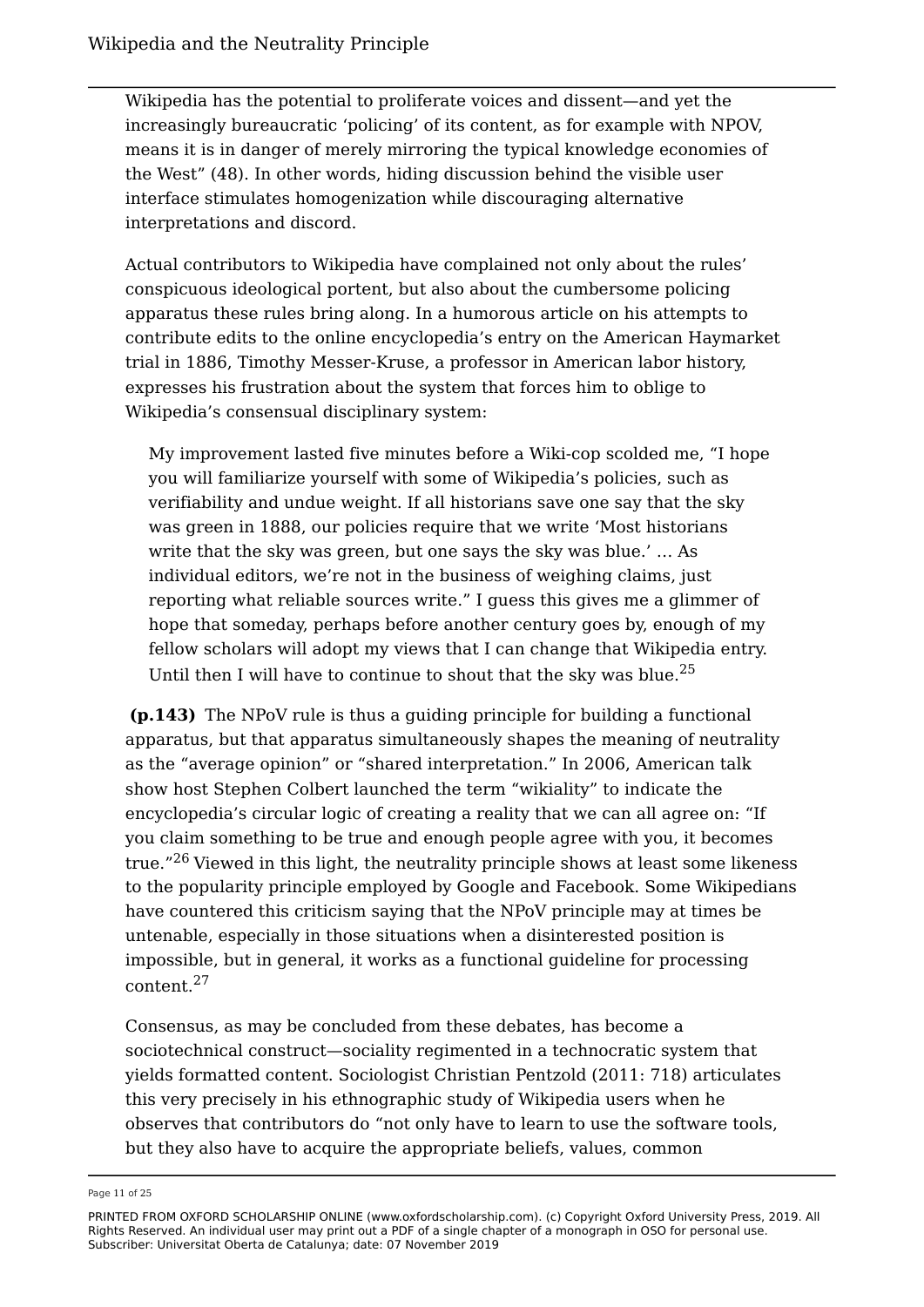understandings and practices." The consensual apparatus that Wikipedia has become, however, cannot be regarded separately from the socioeconomic structure through which it evolved. Therefore, we now turn to Wikipedia's ownership structure, business model, and governance, in order to see how the norms for consensus formation are sustained by the platform's organization.

### 7.3. A Consensual Apparatus between Democracy and Bureaucracy Ownership Structure

It is important to recall that Wikipedia is the only nonprofit, nonmarket platform in the top ten of ranked Internet sites, a list that is topped by Google, Facebook, and YouTube respectively. However, few people realize that Wikipedia started out in 2001 as part of the Bomis Company, a for-profit enterprise founded by Jimmy Wales. The original founders' skirmishes over "Nupedia" and over the best context in which to build an open-access and open-licensing platform made Wales realize that a "wiki" model could only flourish in a nonprofit organization. When the Wikimedia Foundation was established two years later, it first operated as a fund-raising body run by volunteers. Wales, as the platform's founder, was still very much the driving force behind the project, yet despite his charisma **(p.144)** Wikipedians did not always appreciate his personal involvement with every part of the operation. The Wikimedia Foundation, directed by a board of trustees and operating under U.S. law, raised funds to cover the online encyclopedia's operational expenses, such as servers and equipment.<sup>28</sup>

Meanwhile, ownership of the Wikipedia platform—that is, its content and trademark—remained with the Wikipedia community, which was also represented in the foundation's board. As noted in the previous section, the community grew exponentially after 2005, which is why the platform developed a substantial governance apparatus with its own rules and norms to manage the large numbers of volunteers. Between 2006 and 2009, the foundation simultaneously metamorphosed from a volunteer-based nonprofit organization to a global organization run by paid employees, with a centralized American headquarters and decentralized national chapters (Fuster Morell 2011). All national Wikipedias are governed and overseen by the Wikimedia Foundation. The online encyclopedia is just one of many wiki projects overseen by the foundation; other projects include Wiki-quotes, Wikiversity, Wikinews, and Wiktionary.

Wikipedia's management decision to build and sustain its platform in the nonprofit realm was completely apt and logical; and yet the ultimate structure it developed also divulges signs of awkwardness, as the encyclopedia's "nonmarket peer production" is not free from corporatized features. Predictably, a number of early adepts were disappointed in the managerial structure the platform eventually developed. The resulting structure, reflected in the Wikimedia Foundation on the one hand and the Wikipedia project on the other,

Page 12 of 25

PRINTED FROM OXFORD SCHOLARSHIP ONLINE (www.oxfordscholarship.com). (c) Copyright Oxford University Press, 2019. All Rights Reserved. An individual user may print out a PDF of a single chapter of a monograph in OSO for personal use. Subscriber: Universitat Oberta de Catalunya; date: 07 November 2019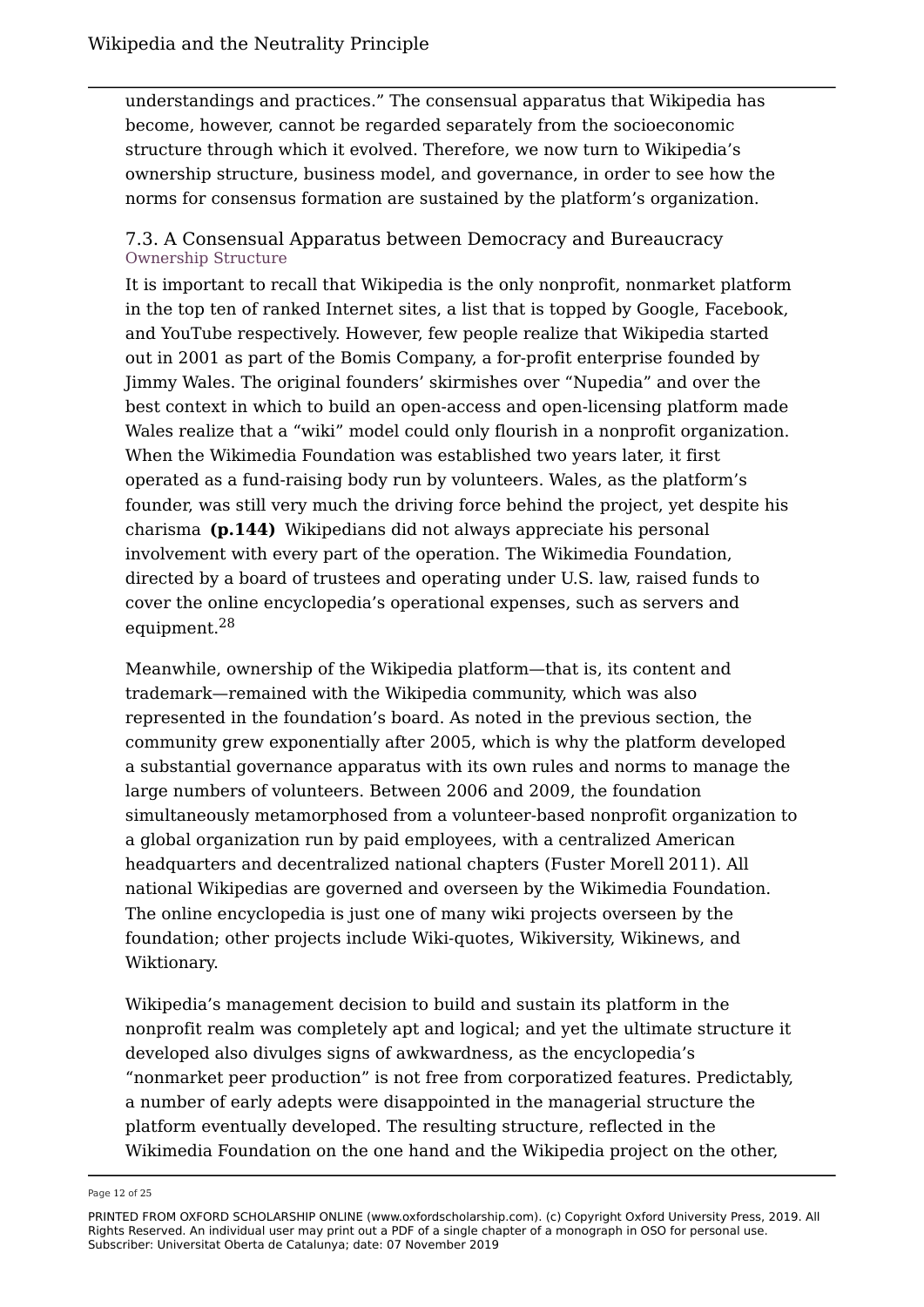may be considered the online equivalent of the American public broadcast concept, represented by the Corporation for Public Broadcasting and the Public Broadcasting System. By dividing the Wikimedia Foundation from the encyclopedic project, it strictly adhered to a separation of fund-raising and editorial activities, but the inequity between the two entities felt awkward to some people. Internet researcher Mayo Fuster Morell voiced some Wikipedians' disenchantment with the platform's hybrid organizational structure, which harbors two different democratic logics:

The Wikimedia Foundation adapted a traditional, representational democratic logic, while the community remains an innovative, elaborate, organizational model. The foundation is based on a contractual relationship with the staff, while the community relies on voluntary self-involvement. The foundation runs according to an obligatory hierarchy and a representational board, while the community relies on openness to participation, a volunteer hierarchy, and (mainly but not always) consensus decision-making. The foundation bases its **(p.145)** power from a centralized base of coordination and long-term planning in San Francisco, while the community is decentralized and serendipitous. (Fuster Morell 2011: 333)

The gradually evolving professional structure of the project reminded some early Wikipedia adepts of the traditional editorial, and even corporate, structure of mainstream publishers or public broadcasters. However acute these observations, the dissatisfaction of assorted Wikipedians with the platform's ultimate organization may have lain less with its managerial decisions concerning ownership *structure* than with its governance model, which was hailed as democratic by some and decried as pure bureaucracy by others.

## Governance

Wikipedia's elaborate governance system has been likened in recent years to both public state organizations and private businesses, yet neither model really applies. Some studies described Wikipedia's governance using qualifiers such as "anarchy" and "monarchy," while others have pointed to the project's democratic, statelike organization that has taken on the characteristics of a bureaucracy. According to the "wisdom of crowd" paradigm, Wikipedia should have taken the form of anarchy where everyone, regardless of qualifications, is allowed to participate, and where there is no top-down control. Others asserted that Wikipedia is essentially run by an autocrat, Jimmy Wales—the "uncrowned king" who patrols his domain with the help of a "selected army of volunteer sheriffs" (O'Neil 2011: 312). Both claims can be dismissed as hyperbole.

Arguments that Wikipedia has turned into a democratic bureaucracy seem to hold more weight, though. Indeed, the process of consensus formation among editors and contributors resulted in an extensive apparatus of committees and

Page 13 of 25

PRINTED FROM OXFORD SCHOLARSHIP ONLINE (www.oxfordscholarship.com). (c) Copyright Oxford University Press, 2019. All Rights Reserved. An individual user may print out a PDF of a single chapter of a monograph in OSO for personal use. Subscriber: Universitat Oberta de Catalunya; date: 07 November 2019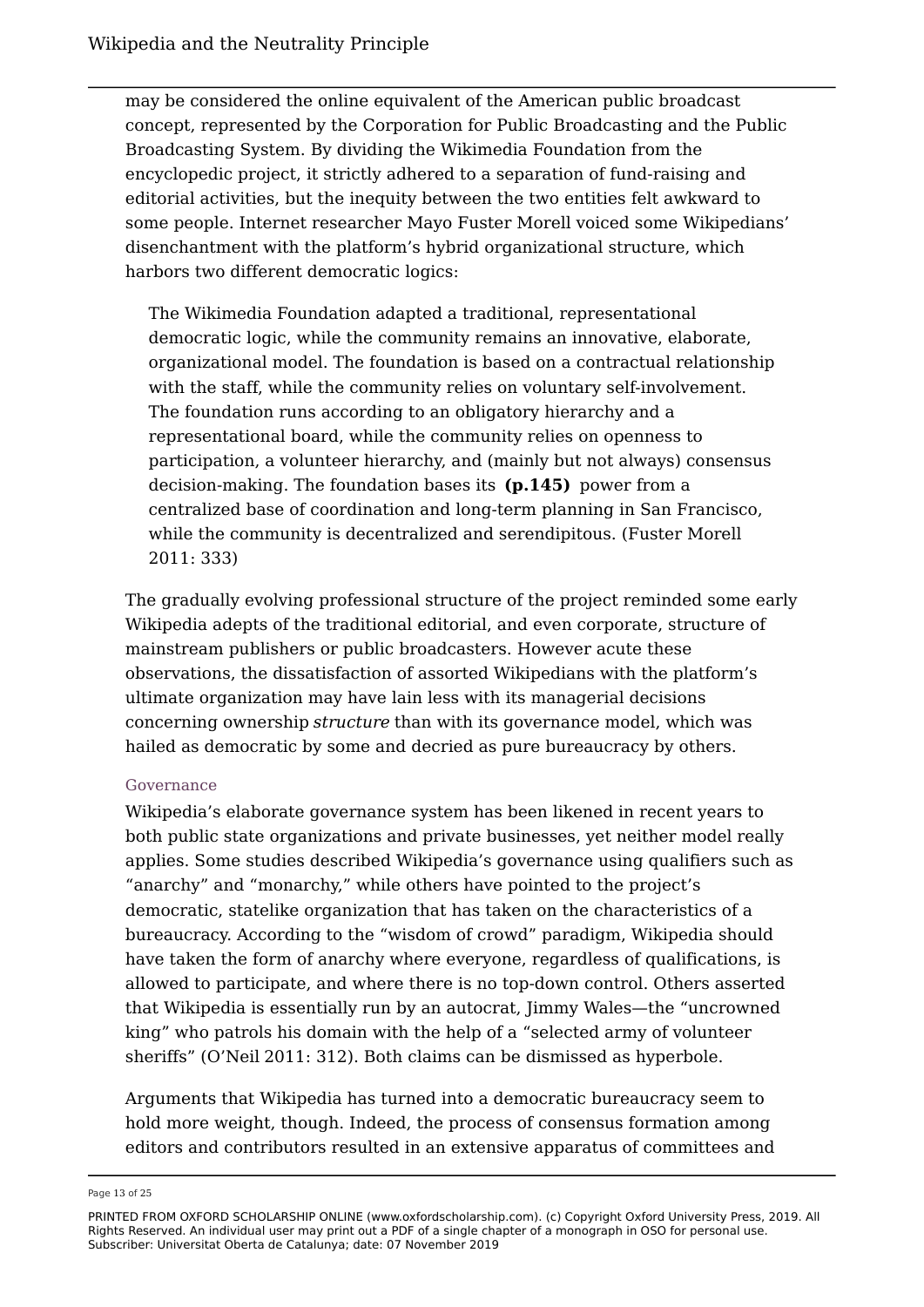ruling boards, the apex of which is the Mediation Committee, the highest body of arbitrators for handling serious conflicts about content.<sup>29</sup> An extensive Mediation Policy guides the committee in handling disputes over content, differences in opinion with regard to neutrality versus interested positions.<sup>30</sup> In addition, Wikipedia also installed an Arbitration Committee, acting as a final binding decision-maker, which for instance examines disagreements over serious misconduct, banned users, and vandalism—disputes the community has been unable to resolve itself.<sup>31</sup> Both policies are extensive documents prescribing precise steps in processes that are conspicuously similar to legal procedures, including appeal boards and clerks.

 **(p.146)** For some, legalistic governance procedures are precisely what turned Wikipedia into a bureaucratic monster. Perhaps not entirely serious, but certainly revealing an undertone of criticism, is Nicolas Carr's description of the intricacies of Wikipedia's hierarchy and the breadth and complexity of its rules as follows:

Maybe it should call itself "the encyclopedia that anyone can edit on the condition that said person meets the requirements laid out in Wikipedia Code 234.56, subsections A34–A58, A65, B7 (codicil 5674), and follows the procedures specified in Wikipedia Statutes 31-1007 as well as Secret Wikipedia Scroll SC72 (Wikipedia Decoder Ring required)." (Carr 2011: 200)

Aggravating Wikipedia's dense bureaucracy is the total absence of democratic elections or a perspicuous representation of users, according to some critics. Social scientist Mathieu O'Neil, for instance, argues that the semilegal system of regulations and bylaws was not democratically formed, and that Wikipedia defies any democratic potential as long as it lacks a constitution and clearly defined voting procedures (O'Neil 2011: 321).

To be sure, the platform's choice for this elaborate governance structure has pertinent advocates and strong defenders. According to longtime Wikipedian and researcher Konieczny (2010), the project is neither anarchy nor monarchy, nor can it be called a democracy or bureaucracy, although it certainly mixes features of all four. Since Wikipedia's eclectic model of governance does not fit one established model, Konieczny proposes to apply the concept "adhocracy" to the online encyclopedia's organization. First coined by Alvin Toffler in his book *Future Shock* (1970) as an antonym to "bureaucracy," the term refers to the thousands of ad hoc, multidisciplinary teams forming temporary alliances to create and maintain content according to narrowly defined tasks. With nearly 15 million registered volunteers worldwide and over 1,500 administrators to marshal its contents, Wikipedia has certainly tested a new model of public governance in digital space; there are teams to write specific entries, but also teams for content review and editing, teams to review requests for

Page 14 of 25

PRINTED FROM OXFORD SCHOLARSHIP ONLINE (www.oxfordscholarship.com). (c) Copyright Oxford University Press, 2019. All Rights Reserved. An individual user may print out a PDF of a single chapter of a monograph in OSO for personal use. Subscriber: Universitat Oberta de Catalunya; date: 07 November 2019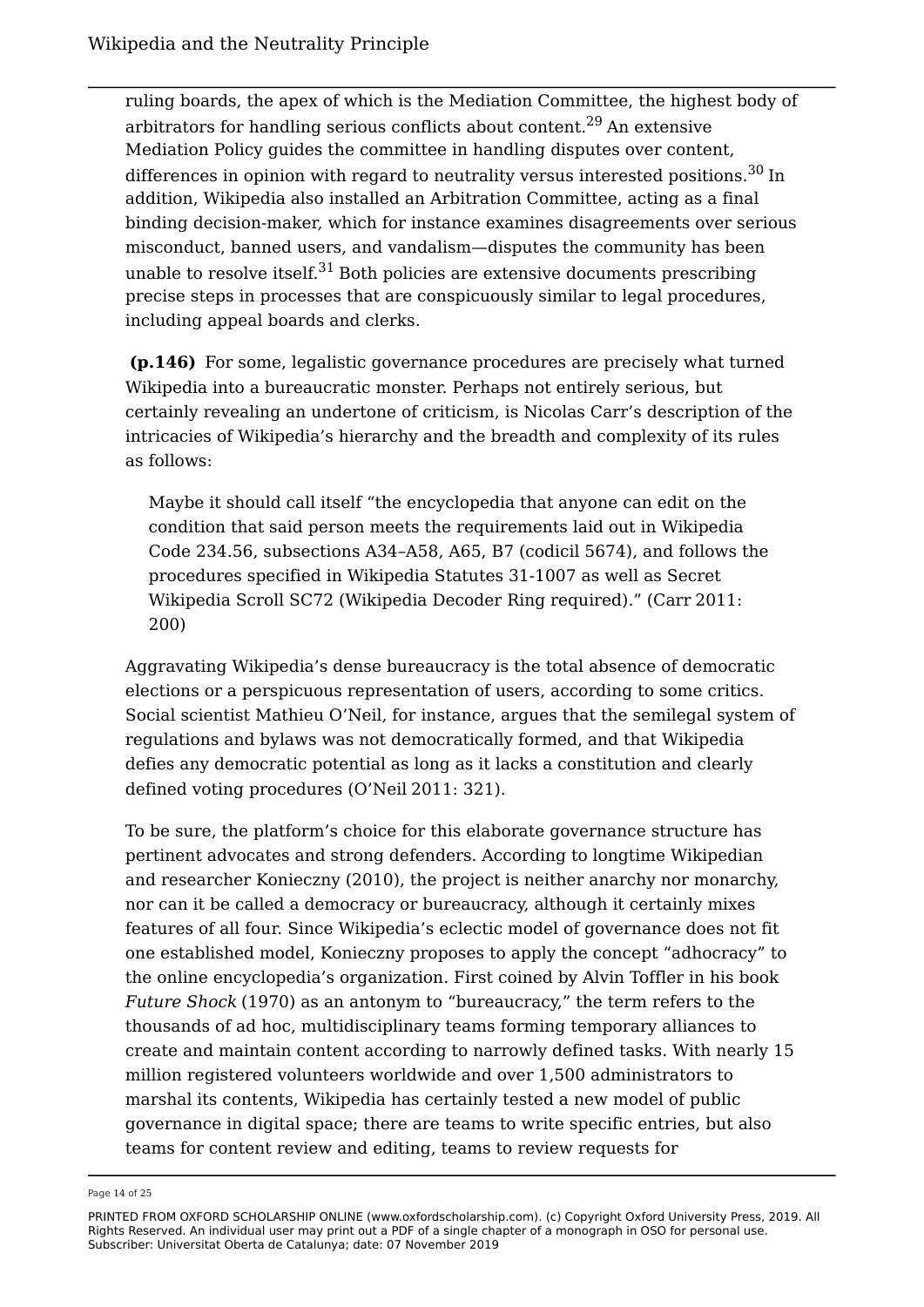administratorship, and teams to select featured articles for the home page. Projects are highly decentralized and leadership is based on "requests from respected editors" (Konieczny 2010: 277). In an adhocracy, leadership and policies "emerge" instead of being consciously decided upon (Mintzberg 2007). All these features of adhocracy apply to Wikipedia's governance philosophy and are highly relevant to the success of the site.

Needless to say, adhocracy is ultimately dependent on an extensive sociotechnical apparatus to sustain the scale and scope of Wikipedia's decentralized leadership and to guarantee the ultimate cohesion of encyclopedic **(p.147)** content produced by multidisciplinary teams. As Gilles Deleuze (1990, 1992) has pointed out in his acute revision of Foucault's disciplinary institutions, a "society of control" deploys technology as an intricate part of its social mechanisms. Like any large public system, Wikipedia works through disciplinary control by means of an extensive hierarchy composed of distinct roles, such as administrators, system operators ("sys-ops") and developers; the system, as explained in the previous section, exerts control through reward and punishment, by raising a dedicated user's authority level, and by blocking contributor's rights of those who deviate from the rules (Burke and Kraut 2008). But that system of normative control could never work on such a large scale if it were not for an extensive set of tools: bots, algorithms, interface features, and a content management system.

Wikipedia's consensual apparatus is indeed a techno-cultural construct that is cemented in a matching socioeconomic model of governance and ownership—a complex and refined system that has been fine-tuned over the years. The platform's operation and governance is firmly anchored in an ideology of objectivism and neutrality—values that are coded into mechanisms and protocols for consensus and branded by the Wikipedia seal of "factual" approval. Some resent its outcome because the platform does not reflect the messiness of democracy, complaining that Wikipedia has straightjacketed egalitarian processes in an enforced hierarchical regime of sociotechnical control. Others laud the result because the project mobilizes an unprecedented number of users, while consensus formation has turned into and orderly and transparent process for everyone to check and see, even if that means clicking behind the visible interfaces. Whatever view one takes, Wikipedia still distinctly distinguishes itself from other market-based platforms in the way the project is funded.

#### Business Model

In 2003, Wikipedia distanced itself from the profit model under which it was started; since then, the encyclopedic project has never allowed advertising or commercial promotion to support its site. The Wikimedia Foundation accepts donations from private and corporate parties; donations have no purported impact on Wikipedia content because independence and neutrality are the online encyclopedia's trademarks. As we have seen in previous chapters, when large

Page 15 of 25

PRINTED FROM OXFORD SCHOLARSHIP ONLINE (www.oxfordscholarship.com). (c) Copyright Oxford University Press, 2019. All Rights Reserved. An individual user may print out a PDF of a single chapter of a monograph in OSO for personal use. Subscriber: Universitat Oberta de Catalunya; date: 07 November 2019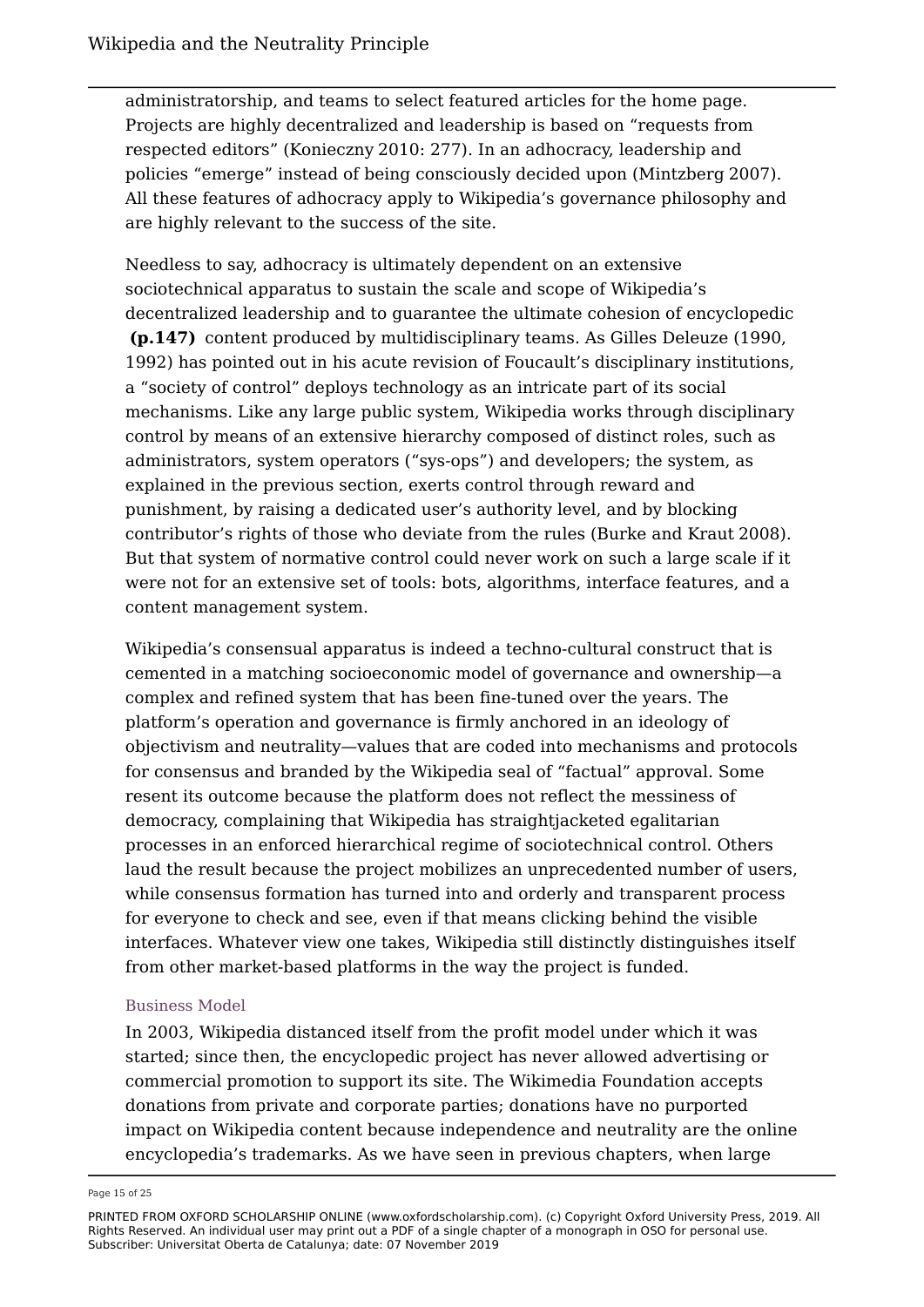companies in the first part of the decade bought up UGC communities, such as YouTube, they were quick to align the site's original purpose with the company's monetizing schemes. The social and intellectual activity of encyclopedic knowledge production has a **(p.148)** strong allegiance to a nonmarket public sphere, a sphere that, according to Yochai Benkler (2006), "enables many more individuals to communicate their … viewpoints to many others, and to do so in a way that cannot be controlled by media owners and is not as easily corruptible by money as were the mass media" (11). It is unlikely that volunteers would have kept contributing their knowledge and skills if corporate owners had exploited the site for monetary gain. Research has shown that users' strongest motivation for contributing to Wikipedia is their internal drive to share knowledge with others (Yang and Lai 2010).

In other words, the nonprofit, nonmarket business model that Wikipedia has chosen is inimically interwoven with the volunteer-based peer-production system the platform so successfully implemented. Even if not all users are valued equally and some have more powers than others in the Wiki-universe, no users can financially profit from the encyclopedia; the only gain they receive is recognition. The friction in this respect might be located in the fact that employees of the foundation are paid, while unpaid volunteers carry out all encyclopedic projects. If we recall YouTube and Flickr's monetizing schemes tested out in a "commons" environment, the clarity of Wikipedia's model certainly distinguishes itself from the mixed or unclear user remuneration models for-profit sites experimented with.

However, not everyone takes the inextricable intertwining of a peer-production model with nonmarket funding schemes for granted. For one thing, many commercial enterprises have mistaken the kernel of Wikipedia's success—its ability to harness the expertise and input of millions of users—as a business strategy that can be isolated and transposed to a for-profit environment. Looking at Wikipedia's success, economists started to propagate peer production as a kind of overarching humanist principle of organization that effaces the distinction between market and nonmarket schemes. Tapscott and Williams, authors of *Wikinomics* (2006), for instance, praise the convergence of commerce and commons and introduce a new kind of management-speak favoring buzzwords like "co-creation" and "prosumption." Social networks, according to leading business scholars, were changing the rules of the create-and-capturevalue game, as more and more firms are "using them as platforms to reach out to customers and exploit their lock-in effects" (Wirtz, Schilke, and Ullrich 2010: 282). In other words, one element of Wikipedia is uncritically transferred to the commercial domain, where it is expected to translate into profitable customer value—an expectation that is problematic on more than one account (van Dijck and Nieborg 2009).

Page 16 of 25

PRINTED FROM OXFORD SCHOLARSHIP ONLINE (www.oxfordscholarship.com). (c) Copyright Oxford University Press, 2019. All Rights Reserved. An individual user may print out a PDF of a single chapter of a monograph in OSO for personal use. Subscriber: Universitat Oberta de Catalunya; date: 07 November 2019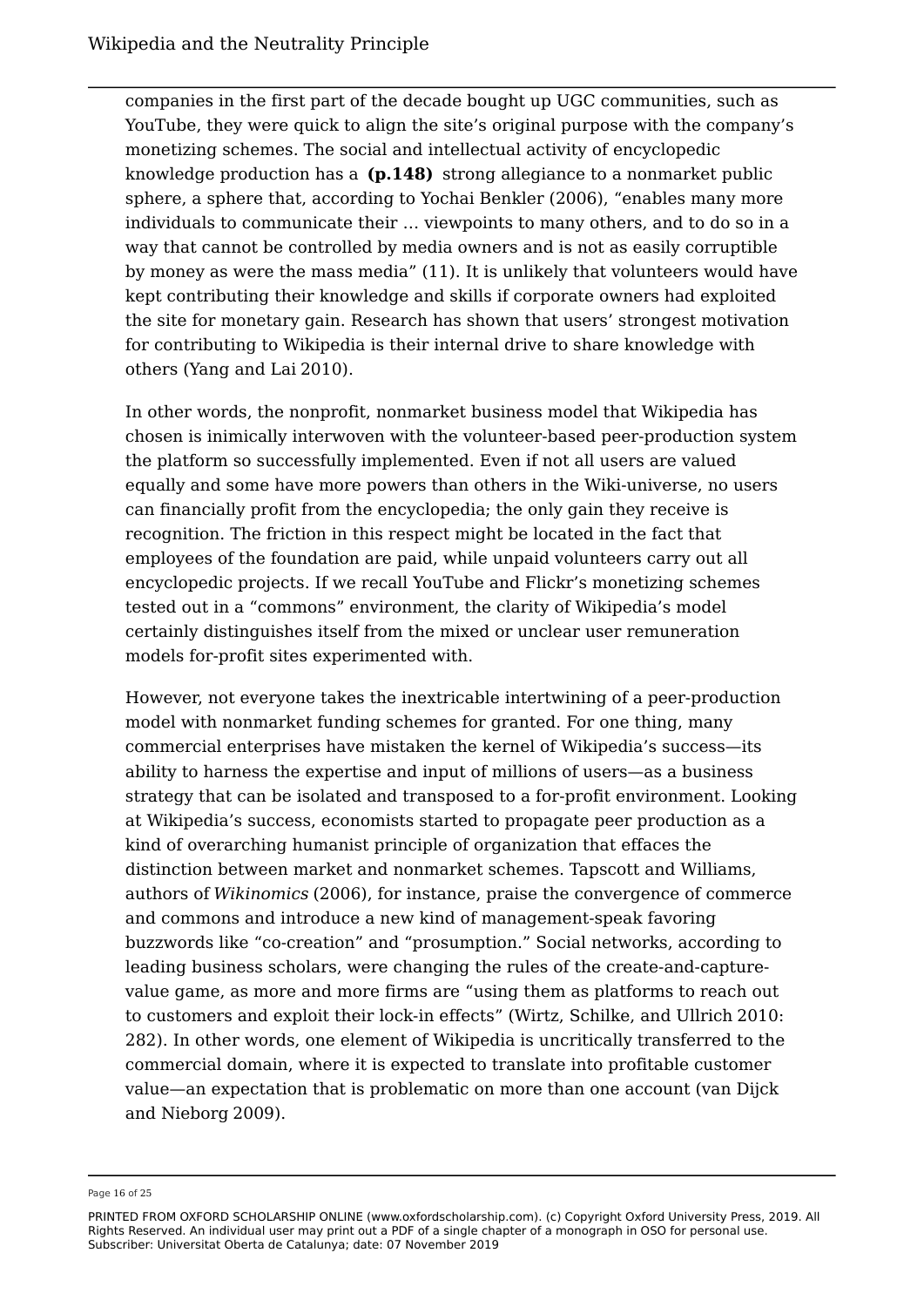Unlike Google and Facebook, Wikipedia firmly grounds itself in a nonmarket space; the site does not exploit proprietary algorithms; its governance model, albeit complex, at least is transparent for its users; and the **(p.149)** platform's operation suits its nonprofit objective. Notwithstanding some misgivings, one could argue that the Wikipedia model proves the perennial viability of a nonmarket peer-production model amid a market-driven environment. And yet it is disputable whether Wikipedia has truly managed to occupy a privileged space independent from the main corporate players and the norms and principles undergirding the ecosystem of connective media.

# 7.4. A Nonmarket Space in the Ecosystem?

At first sight, Wikipedia has managed to carve out a separate space for itself in the Web 2.0 universe, having procured a nonprofit realm and having adopted a set of rules that prohibits commercial, controversial, one-sided, or overtly selfpromotional content. Following the footsteps of traditional professional journalism or, for that matter, institutional knowledge production, the online project succeeded in translating the ideology of neutrality and objectivism into a system for protocolled consensus that mobilizes millions of active users and attracts a huge readership. But how separate or "sovereign" is this space? Can a nonprofit enclave of neutrality exist when it is woven into the corporate fabric of connective media? And how does the ideology of neutrality and objectivity relate to the sharing logic and popularity rankings fostered by Facebook and Google? In short, how does Wikipedia hold up in a culture of connectivity where the default is on frictionless sharing and data mining?

Wikipedia's nonprofit status represents a minority in the entire ecosystem of connective media; few small platforms with a nonprofit objective appear in the top 500 ranked platforms. Far from being threatening to corporate players in the same realm, Wikipedia may actually benefit from its lonesome-at-the-top position because it is hardly competing for the same user resources, advertiser dollars, or surfer's attention. If anything, the presence of one respected nonmarket peerproducer actually boosts the functionality and image of corporate platforms such as Facebook, YouTube, Flickr, Twitter, and others. Wikipedia's users generate content that purportedly has more than entertainment or socializing value, hence uplifting the status of *all* social media content. Amid a sea of goofy videos, pointless babble tweets, endless updates, and nippy snapshots, Wikipedia's encyclopedic content at least has the dignified status of being verified, impartial, and durable.

In contrast to ephemeral messages and trending topics, online encyclopedic entries are built to last, and yet they are as dynamic and flexible as **(p.150)** the Web itself. One of the platform's unique properties is that content grows in value as time passes, and that an entry's truth is validated by an elaborate system guaranteeing verification and accuracy. Therefore, having a page on Wikipedia has more gravity in the world of mass self-communication than having a profile

Page 17 of 25

PRINTED FROM OXFORD SCHOLARSHIP ONLINE (www.oxfordscholarship.com). (c) Copyright Oxford University Press, 2019. All Rights Reserved. An individual user may print out a PDF of a single chapter of a monograph in OSO for personal use. Subscriber: Universitat Oberta de Catalunya; date: 07 November 2019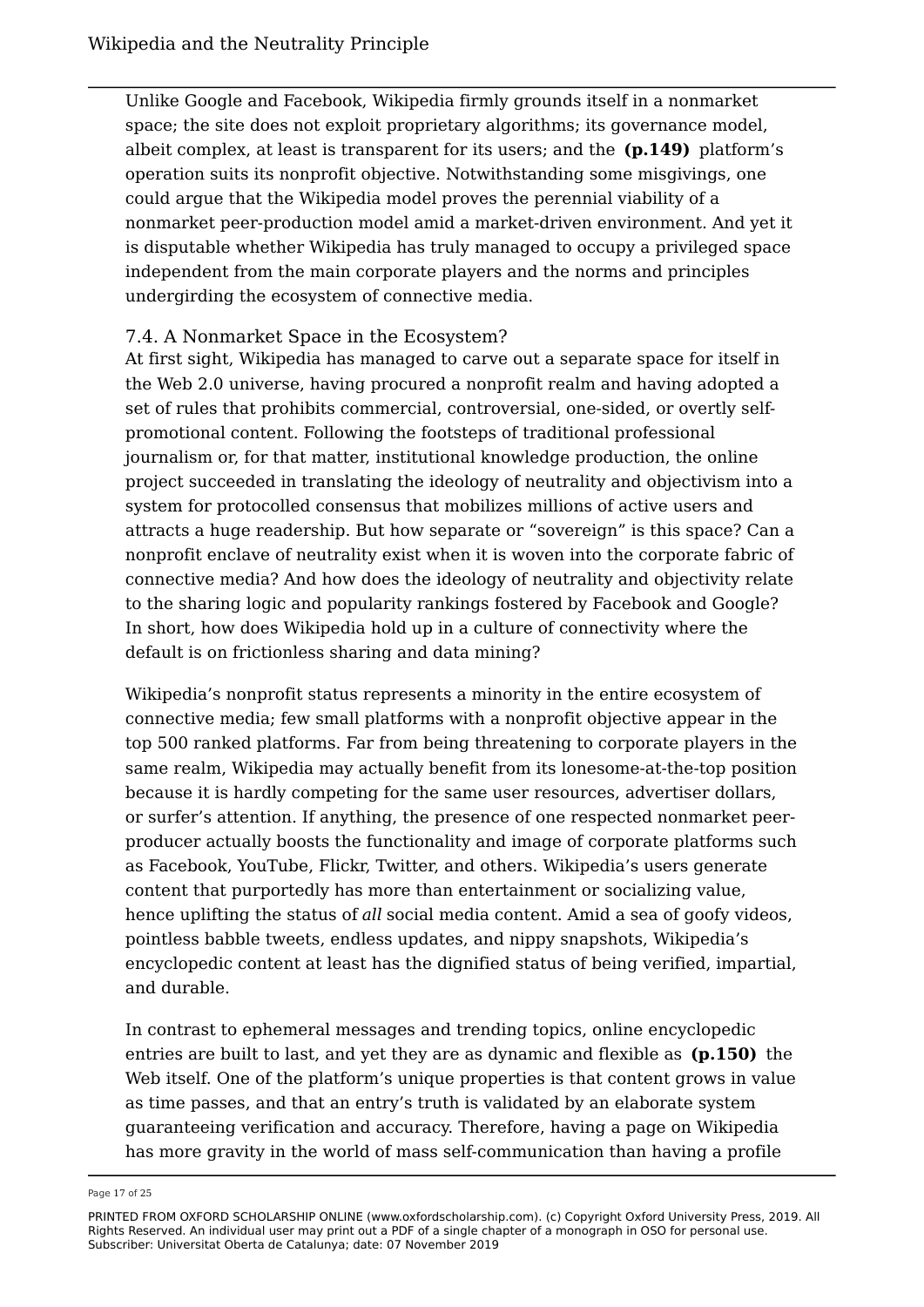on Facebook. In more than one way, Wikipedia has become an online trademark for reliability, quality, authoritative content, and convenience, due to the extensive editorial protocols for consensus formation, staked in the ideology of neutrality. The brand has almost achieved the status of judge and jury of content validation; if listed among other search results, links to Wikipedia entries are perceived as neutral and impartial. The platform's nonprofit status is undoubtedly vital to the brand's independent image, but its rigid system for peer production and governance protocols is at least as crucial.

And yet the platform's peer-production model cannot be equated with its nonprofit structure. Of course, on the level of the microsystem the site functions as a nonprofit model, anchored in an independent foundation that raises the necessary funds. However, in the context of the wider ecosystem of connective media, Wikipedia's nonmarket status—an important part of its trademark—may be harder to maintain, as the space in which the platform operates is increasingly interpenetrated by other (commercial) platforms, notably Facebook and Google, resulting in these platforms mutually enhancing each other's ideology and operating logic. Two examples may illustrate this development.

In the summer of 2010, Facebook announced its collaboration with Wikipedia by including so-called "community pages" on the social network site. $32$  Community pages are pages that link fields a user has filled out on his or her Facebook profile to Wikipedia articles about that same topic, as well as to posts from other Facebook members interested in that topic. For instance, if you fill in the term "cooking" or "lizards" on your Timeline, Facebook will link you to Wikipedia's page on this topic and simultaneously connect you to other members who are interested in the same topic. As Facebook points out: "Community pages are based on the concept of 'shared knowledge' that underlies Wikipedia." Facebook has licensed Wikipedia content under a Creative Commons license. Hence, Facebook's notion of "sharing information" and Wikipedia's definition of "sharing knowledge" are not only semantically equated but also literally integrated. The connection is mutually beneficial: if there is no lemma on Wikipedia to connect you to, Facebook will send you an invitation to suggest a Wikipedia article. The ideology of sharing and the ideology of neutrality seem perfectly aligned to serve the same purpose, even though they are pursued in entirely different—commercial versus nonprofit—contexts.

 **(p.151)** Another seamless fit appears to be Google's search rankings and Wikipedia's consensual apparatus. Wikipedia appears to be highly dependent on large corporate platforms in the ecosystem for boosting its traffic volume, and these platforms' algorithms and business models are intrinsically commercial. Since 2006, Wikipedia pages have ranked extremely high in the Google Web searches. In 2007 and 2008 researchers found that as much as 96 percent of all Wikipedia pages ranked in the top ten results of Google searches; the online encyclopedia also draws over 60 percent of all its traffic from Google.<sup>33</sup> Indeed.

Page 18 of 25

PRINTED FROM OXFORD SCHOLARSHIP ONLINE (www.oxfordscholarship.com). (c) Copyright Oxford University Press, 2019. All Rights Reserved. An individual user may print out a PDF of a single chapter of a monograph in OSO for personal use. Subscriber: Universitat Oberta de Catalunya; date: 07 November 2019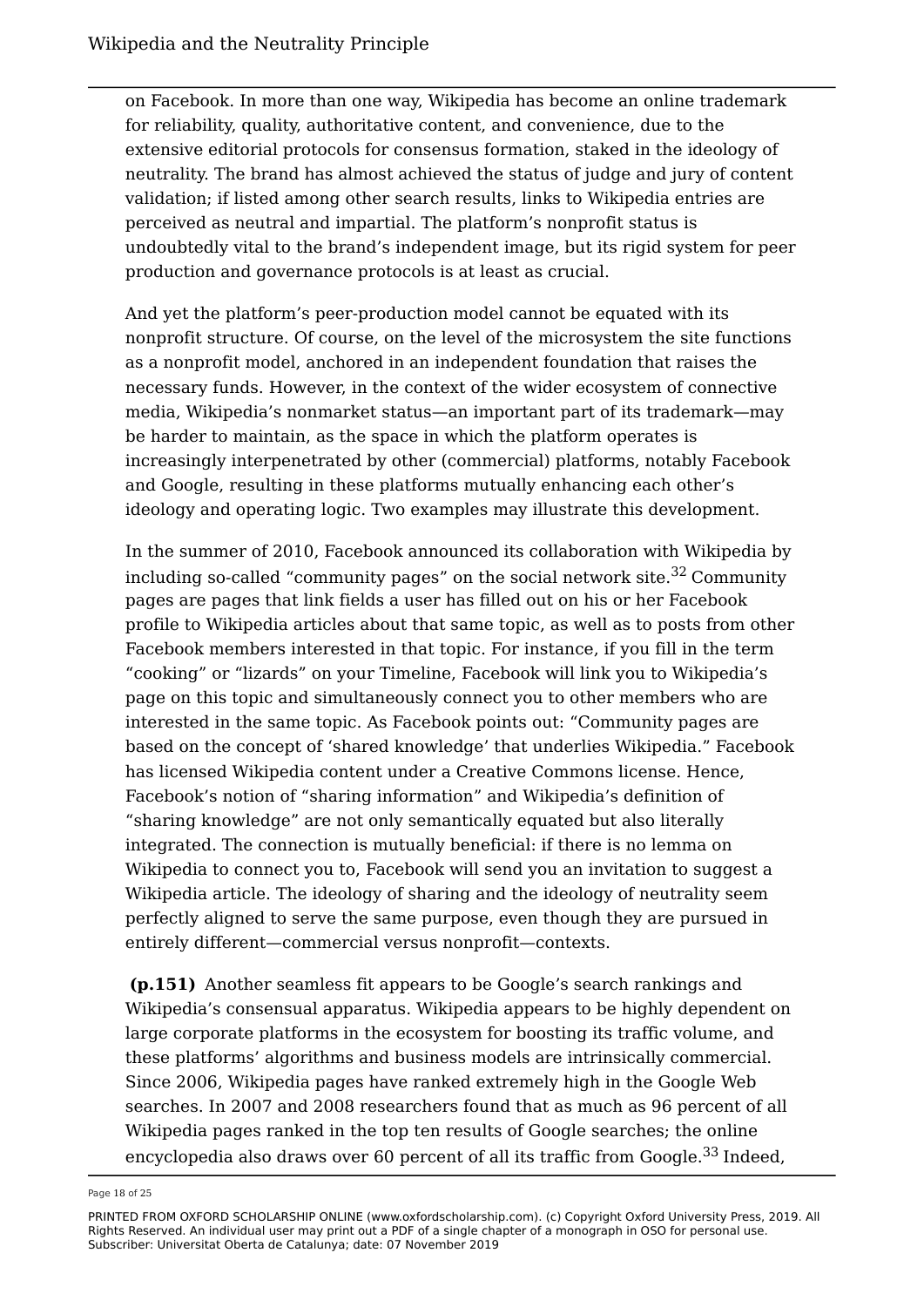this could well be the result of Wikipedia's popularity as a source for information seekers; it could also represent Wikipedia's reputation for usefulness as measured on the Google scale. But an almost perfect score in Google's top rankings without more aid than just PageRank's algorithmic judgment seems too good to be true. More likely, Google boosts Wikipedia traffic because it benefits the search engine in more than one way.

As media theorist Siva Vaidhyanathan (2011) observes, Google likes to link to Wikipedia articles because they have already worked out norms and processes for neutralizing controversial content and contentious topics, a quality that aids Google's search engine value. In turn, he argues, "Google serves Wikipedia well because the editing standards for inclusion in Wikipedia depend on an entry's relevance; and relevance, circularly, depends on how prominently Google presents that subject" (Vaidhyanathan 2011: 63). Wikipedia's neutrality and consensus apparatus thus perfectly complements the popularity-ranking logic underpinning Google Search, where the most popular results allegedly rank highest. Google's ranking algorithms have often been questioned in terms of their impartiality, as distinct from the company's advertising interests (Batelle 2005). As we have seen in the previous chapter, ad space is awarded to the highest bidder, and the popularity principle is intimately intertwined with the profit principle. But platforms mutually profit from the alliance. Google's reliability as a search engine indisputably benefits from being associated with Wikipedia's neutral and impartial content, boosting the search engine's image. Mutatis mutandis, Wikipedia profits from increased traffic volumes. In the wider universe of platformed sociality, Google's popularity principle and Wikipedia's neutrality principle are complementary and mutually enhancing.

What we learn from the interconnectedness between Wikipedia and its commercial counterparts playing in the same Ivy League of connective media is that their algorithmic and operational logics, while distinctly separate, also perfectly mesh. The Wikipedian definition of "knowing" or rather "building online knowledge" is the largest possible consensus about facts we can agree on. Wikipedia neutralizes its content by distinguishing **(p.152)** two layers: a visible layer of consensus backed up by an invisible yet accessible layer of discussion and a heterogeneous interpretation on the History and edit pages. This division of layers is mirrored on the organizational level by separating foundation from platform. Fund-raising and editorial activities are strictly divided in the organizational management and production of encyclopedic content. But how strong is this division of interests? In 2010, the coziness between Google and Wikipedia was underlined by Google's gift of \$2 million to the Wikimedia Foundation. As one British journalist subtly remarked, Google's donation to the nonprofit foundation is "not a grant, it's an investment in making sure it can keep dominating search." $34$  Of course, a donation does not mean that Google influences Wikipedia's editorial decisions, but it can hardly be denied

Page 19 of 25

PRINTED FROM OXFORD SCHOLARSHIP ONLINE (www.oxfordscholarship.com). (c) Copyright Oxford University Press, 2019. All Rights Reserved. An individual user may print out a PDF of a single chapter of a monograph in OSO for personal use. Subscriber: Universitat Oberta de Catalunya; date: 07 November 2019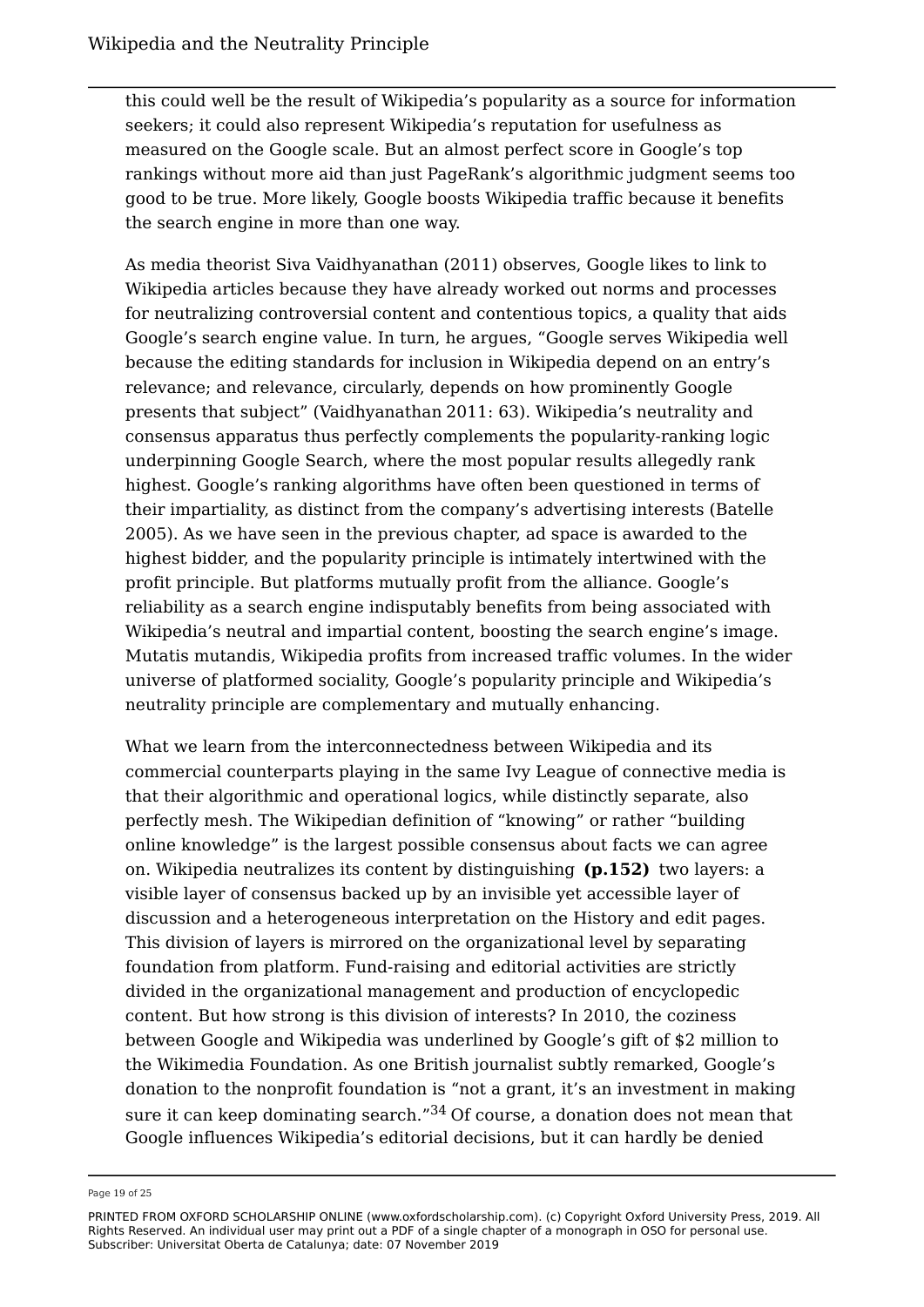that frictionless partnership strategies are pursued at every level of the ecosystem.

So what does Wikipedia imply for the possibility of carving out a nonprofit space in an ecosystem dominated by corporations? If we recall Flickr's half-baked attempts to create a nonmarket niche within the microcosm of its own platform economy, described in chapter 5, the uncomfortable fit between commons and commerce could well be explained by Flickr Commons's subordination to Yahoo's general for-profit objectives. This is not true for Wikipedia, which rigorously pursues a nonmarket model on the level of its microsystem. And yet this consistency is undermined not at the platform level, but at the crossplatform level—the space where platforms operate in a highly interdependent ecosystem of connective media. Is it possible at this level to secure a space *away* from market principles and establish a truly nonprofit realm? And how does this inevitable partnership of profit and nonprofit platforms reflect (and enhance) a wider culture in which these coalitions become the norm?

Connections between profit and nonprofit organizations in the ecosystem of connective media are modeled after American private-corporate partnerships, such as museum foundations and nongovernmental organizations. In contrast to some other parts of the world, Western culture has decreasing *public* space in which social and creative activity can take place; corporate and nonprofit organizations fill this zone. In more than one respect, online sociality mirrors offline sociality—a realm where the boundaries between for-profit, nonprofit, and public space are porous, but an implicit hierarchy dominated by market forces inevitably defines the conditions for development. Not surprisingly, as I concluded in chapter 4, the global space of interconnected media has encouraged digital companies to commercialize social areas that governments and states have neglected or have left underfunded: education, art projects, health care, archives, and knowledge institutions. There are no niches of online sociality that are **(p.153)** purely nonprofit or public, simply for the reason that they can hardly flourish without support of the infrastructure "made social" by Google, Facebook, Twitter, and other companies. Wikipedia's success as a nonprofit online encyclopedia is highly dependent on its frictionless compatibility with mainstream big players; if its mechanisms, principles, and ideology did not mesh with theirs, Wikipedia's position in the ecosystem would likely dwindle.

All this hardly detracts from Wikipedia's laudable goal and much-appreciated result. The platform's history shows ample symptoms of a connective culture—a culture that is at once inescapable and yet abstruse—where the norms for online sociality and the meanings of profit, nonprofit, and public are still being negotiated. Since this process is ongoing, it is important to uncover the underlying structures and stress the big picture. The previous five chapters have related the critical histories of five individual platforms, explored their distinct

Page 20 of 25

PRINTED FROM OXFORD SCHOLARSHIP ONLINE (www.oxfordscholarship.com). (c) Copyright Oxford University Press, 2019. All Rights Reserved. An individual user may print out a PDF of a single chapter of a monograph in OSO for personal use. Subscriber: Universitat Oberta de Catalunya; date: 07 November 2019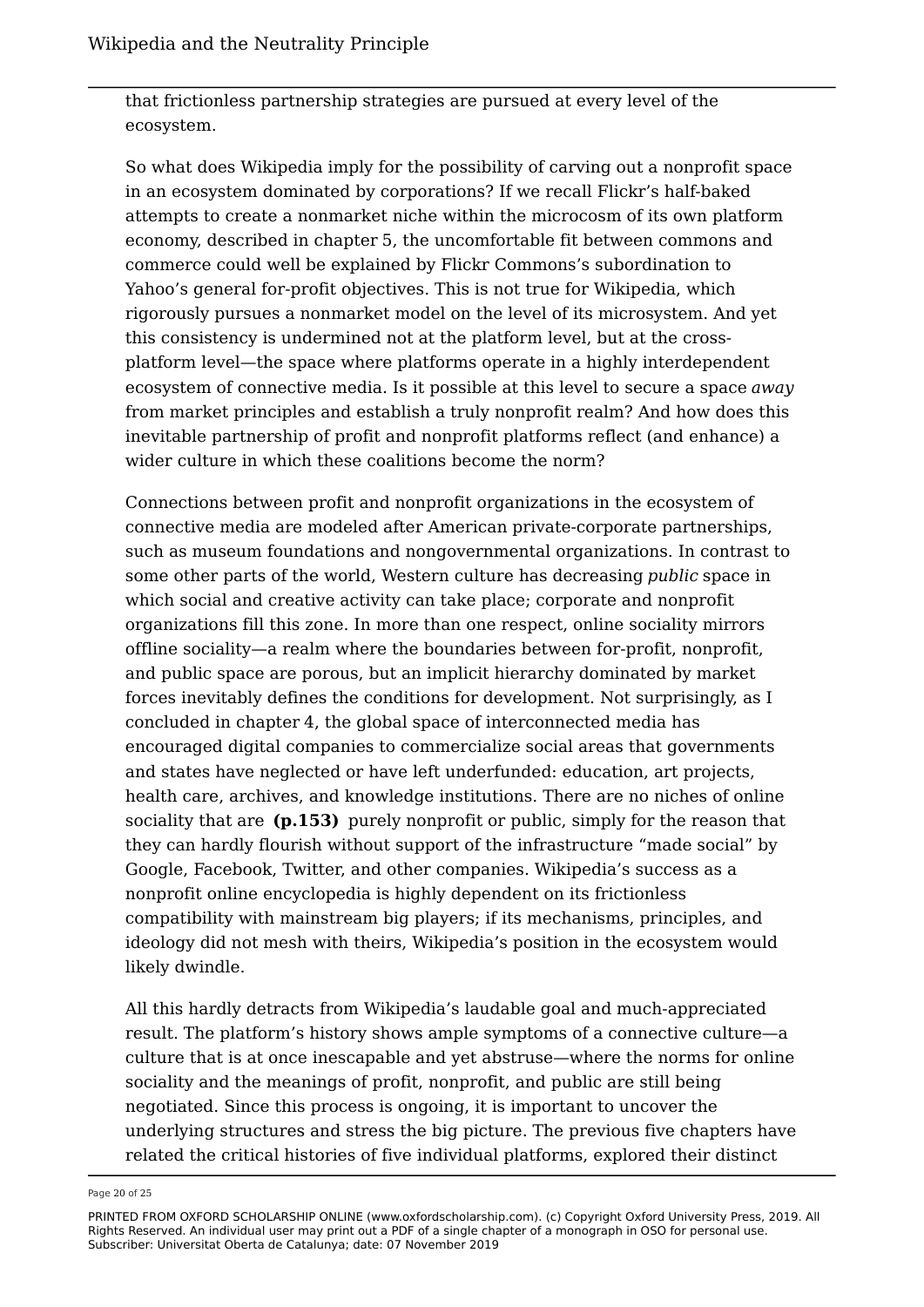positions vis-à-vis each other and laid out the various fibers the online fabric is made of. In the next chapter, we will turn the spotlight on the ecosystem as such and investigate how the larger constellation of connected platforms informs and shapes sociality, creativity, and knowledge.

# Notes:

(1) . For Wikipedia's five core principles, see the home wiki page. Available at http://en.wikipedia.org/wiki/Wikipedia:Five\_pillars.

(2) . In May 2012, Wikipedia was ranked number 6 on the Alexia rankings. Available at http://www.alexa.com/topsites. The latest updates on Wikipedia's facts and figures can be checked at the About Wikipedia page. Available at http://en.wikipedia.org/wiki/Wikipedia:About. Last checked May 27, 2012.

(3) . Germany's Wikipedia overseer, a member of the Wikimedia Foundation, came up with the idea of nominating the online encyclopedia for the World Heritage or Intangible Cultural Heritage List. Both nominations are ill fits not only because the project lacks the necessary maturity for listing, but also because the World Heritage List so far only includes historical monuments and natural sites (like the Amsterdam Canal district or the Great Barrier Reef), and the Intangible Cultural Heritage List only includes *endangered* traditions and practices (like flamenco). See K. O'Brien, "Worthy Online Resource, but Global Cultural Treasure?" *New York Times*, May 22, 2011. http://www.nytimes.com/ 2011/05/23/technology/23wikipedia.html?pagewanted=2. Last checked May 28, 2012.

(4) . The word "crowdsourcing" was launched by journalist Jeff Howe in 2006 in his article "The Rise of Crowdsourcing" in *Wired*. Available at http:// www.wired.com/wired/archive/14.06/crowds.html. The term "collaborative knowledge" was first used by Marshall Poe in his September 2006 article "The Hive" in *The Atlantic*. Available at http://www.theatlantic.com/magazine/archive/ 2006/09/the-hive/5118/. Last checked May 28, 2012.

(5) . Journalist Nicolas Baker summed up the charms of Wikipedia in a style typical of such praise: "Wikipedia flourished partly because it was a shrine to altruism—a place for shy, learned people to deposit their trawls." See N. Baker, "The Charms of Wikipedia," *New York Review of Books*, March 20, 2008. Available at http://www.nybooks.com/articles/archives/2008/mar/20/the-charmsof-wikipedia/?pagination=false. Last checked May 28, 2012.

(6) . Jimmy Wales was cited in 2006 by blogger Aaron Swartz as downplaying the myth that Wikipedia was written by the masses, by doing the math: "I expected to find something like an 80-20 rule: 80 percent of the work being done by 20 percent of the users, just because that seems to come up a lot. But it's actually much, much tighter than that: it turns out over 50 percent of all the edits are done by just.7 percent of the users … 524 people…. And in fact the most active 2

Page 21 of 25

PRINTED FROM OXFORD SCHOLARSHIP ONLINE (www.oxfordscholarship.com). (c) Copyright Oxford University Press, 2019. All Rights Reserved. An individual user may print out a PDF of a single chapter of a monograph in OSO for personal use. Subscriber: Universitat Oberta de Catalunya; date: 07 November 2019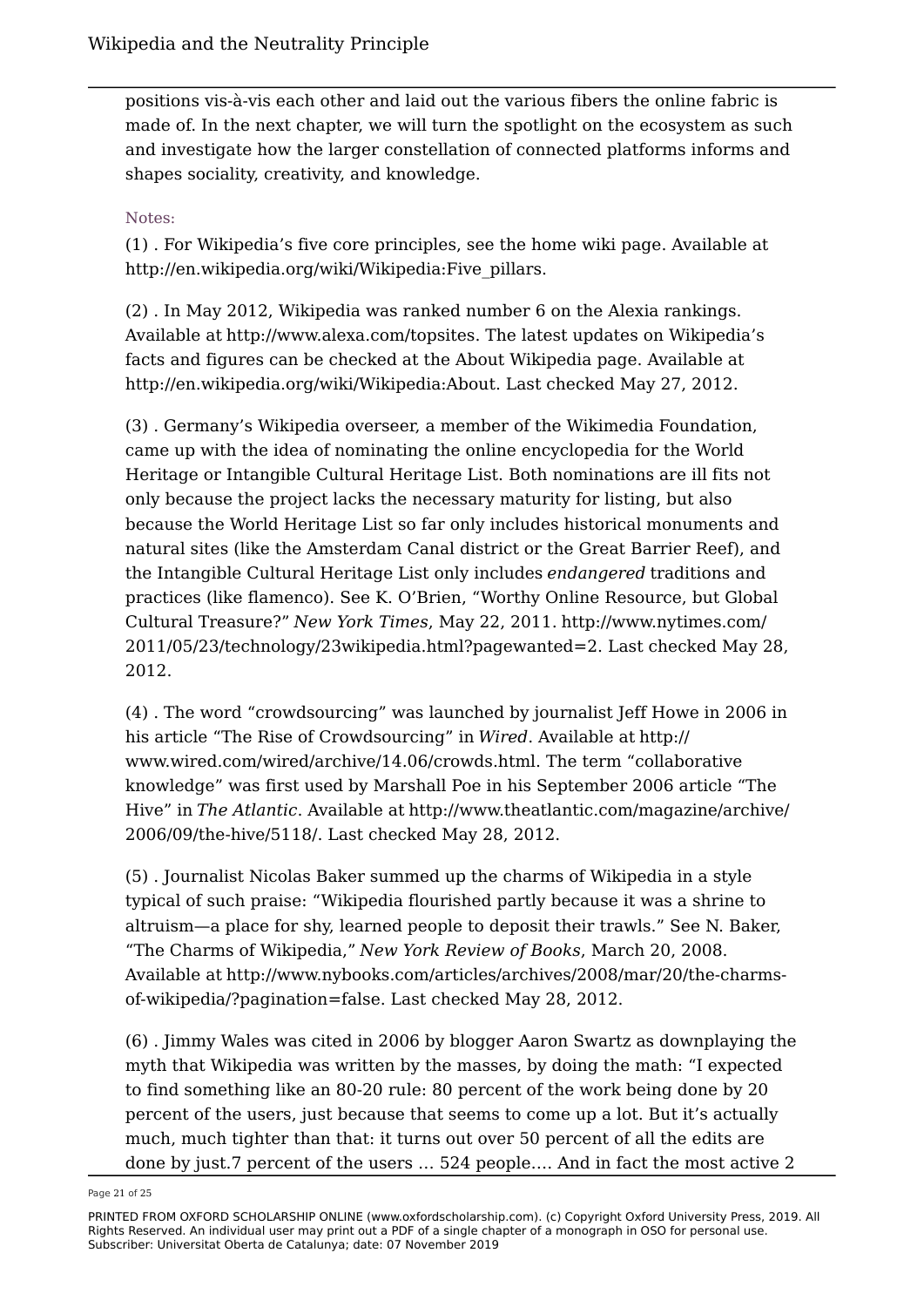percent, which is 1400 people, have done 73.4 percent of all the edits." The remaining 25 percent of edits, he said, were from "people who [are] contributing … a minor change of a fact or a minor spelling fix … or something like that." See A. Swarz (2006), "Who writes Wikipedia?" Raw Thought Blog. Available at http:// www.aaronsw.com/weblog/whowriteswikipedia. Last checked May 28, 2012.

(7) . Researchers Ghosh and Prakash (2000) were among the first to disaggregate the "many minds" myth in the open software movement; their conclusion was that "free software development is less a bazaar of several developers involved in several projects and more a collation of projects developed single-mindedly by a large number of authors" (1).

(8) . Internet critic Andrew Keen (2008) is one of these theorists in favor of the expert approach; he applauded Sanger for leaving the wiki model and for coming to his senses about the "debased value of amateur contributions" in favor of expert-professionals (186).

(9) . Journalist Marshall Poe, in his article "The Hive" in *The Atlantic* (September 2006), painstakingly described the evolution of Wikipedia's principles from the early Nupedia experiment to Wikipedia five years after its inception. Available at http://www.theatlantic.com/magazine/archive/2006/09/the-hive/5118/. Last checked May 28, 2012.

(10) . Sanger eventually, in March 2007, launched the Citizendium project, but it never really took off. According to the Wikipedia lemma on Citizendium: "As of July 2011, it had 15,920 articles, of which 155 had achieved editorial approval, and around 45 contributors making at least 20 edits a month, by October 27, 2011, the site had fewer than 100 active members." For more information on the Citizendium Beta project see http://en.citizendium.org/wiki/ Welcome to Citizendium. Last checked May 28, 2012.

(11) . Pulitzer Prize–winning journalist Stacy Schiff observed in her extensive Wikipedia profile that, curiously, mob rule did not lead to chaos: "Wikipedia, which began as an experiment in un fettered democracy, has sprouted policies and procedures." See S. Schiff, "Know It All: Can Wikipedia Conquer Expertise?" *New Yorker*, July 31, 2006. Available at http://www.newyorker.com/archive/ 2006/07/31/060731fa\_fact. Last checked May 28, 2012.

(12) . For a complete overview of user groups and their access and permission levels, see the Wikipedia page. Available at http://en.wikipedia.org/wiki/ Wikipedia: User access levels. Last checked May 27, 2012.

(13) . See Wikipedia System Administrators page. Available at http:// meta.wikimedia.org/wiki/System\_administrators.

Page 22 of 25

PRINTED FROM OXFORD SCHOLARSHIP ONLINE (www.oxfordscholarship.com). (c) Copyright Oxford University Press, 2019. All Rights Reserved. An individual user may print out a PDF of a single chapter of a monograph in OSO for personal use. Subscriber: Universitat Oberta de Catalunya; date: 07 November 2019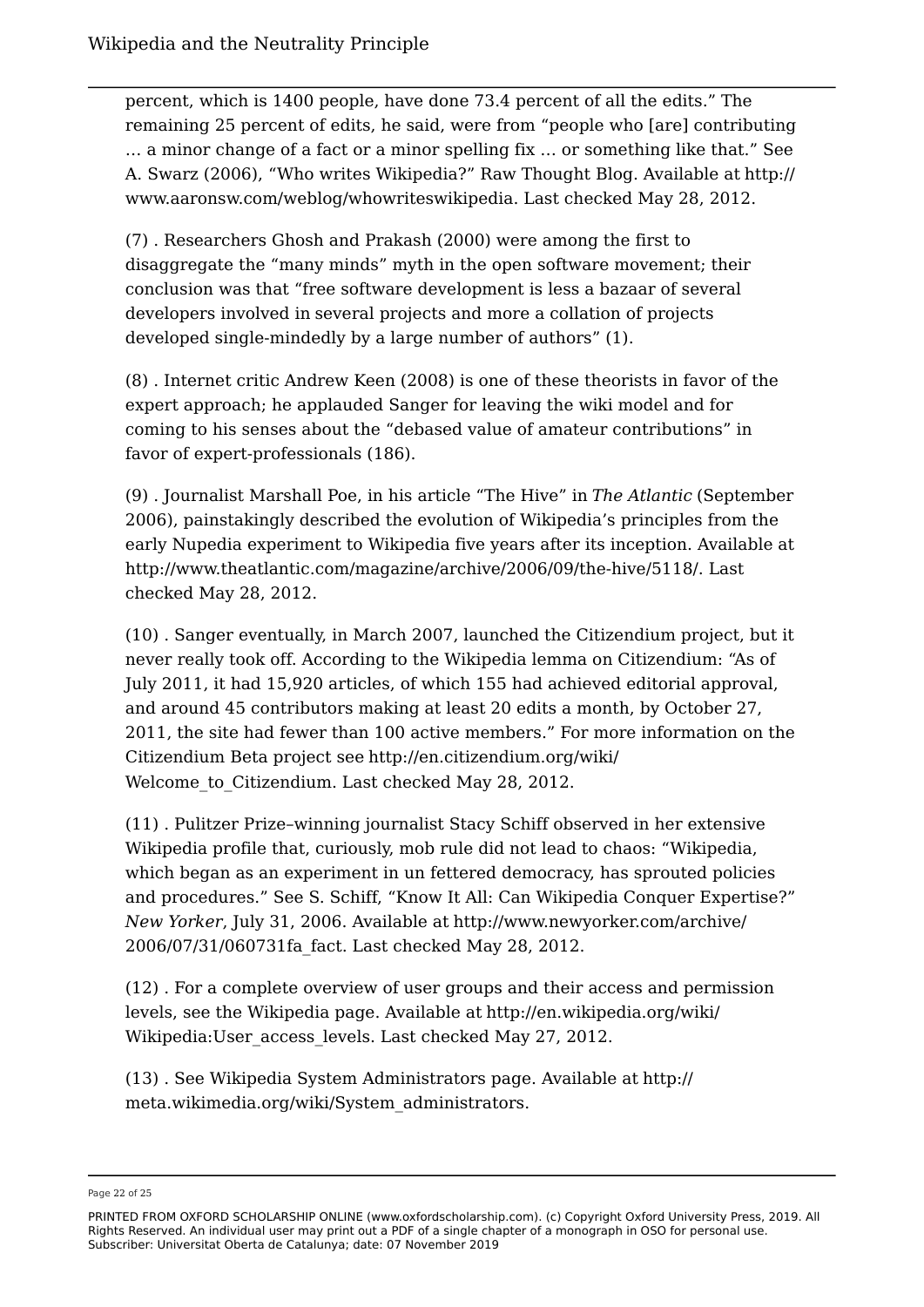(14) . See Wikipedia Bot Policy page. Available at http://en.wikipedia.org/wiki/ Wikipedia: Bot policy. Last checked May 28, 2012.

(15) . See Wikipedia History of Bots page. Available at http://en.wikipedia.org/ wiki/Wikipedia:History of Wikipedia bots. Last checked May 28, 2012.

(16) . See Wikipedia Editing Frequency of All Bots page. Available at http:// en.wikipedia.org/wiki/Wikipedia:Editing\_frequency/All\_bots

(17) . Some claim an even higher percentage of bots in Wikipedia: Geiger (2011), for instance, claims that "bots make about 50 percent of all edits, and users with semi-automated editing tools make another 30 percent" (79).

(18) . See Wikipedia Ram-Man User Page. Available at http://en.wikipedia.org/ wiki/User:Ram-Man. Last checked May 28, 2012.

(19) . See List of Wikipedians by Number of Edits. Available at http:// en.wikipedia.org/wiki/Wikipedia:List\_of\_Wikipedians\_by\_number\_of\_edits

(20) . For the three Wikipedia's core principles, see the respective Wikipedia pages. Available at http://en.wikipedia.org/wiki/Wikipedia:Neutral\_point\_of\_view. http://en.wikipedia.org/wiki/Wikipedia:No\_original\_research. http:// en.wikipedia.org/wiki/Wikipedia:Verifiability All checked May 28, 2012.

(21) . Informatics researcher Alexander Halavais, for instance, intentionally contributed incorrect information to Wikipedia entries; for his "Isuzu Experiment," he inserted 13 mistakes into 13 different entries, expecting that most of the errors would remain intact, but much to Halavais's surprise, his wrongful edits were all corrected within a couple of hours. See A. Halavais, "The Isuzu Experiment," A Thaumaturgical Compendium, 2004. Available at http:// alex.halavais.net/the-isuzu-experiment/. Last checked May 28, 2012. Halavais's approach was heavily criticized, mainly because he deliberately littered his object of study. One of the problems with these tests is that they treat isolated Wikipedia content as a static product, assessing its entries against other encyclopedic records. A technical problem was that Halavais made all changes from the same username and IP address, rendering it all too easy for bots and Wikipedians to undo his edits. Philosopher of science P. D. Magnus (2008) later provided a corrective to Halavais's research method by inserting inaccuracies distributed across IP addresses and fields of expertise. He found that one-third of the errors were corrected within 48 hours, and most others were "corrected by association," as was the case with Halavais's experiment. Halavais and Lackaff (2008) examine Wikipedia's reliability and completeness, assessing qualities of its users rather than those of its systems (see also Niederer and van Dijck 2010).

Page 23 of 25

PRINTED FROM OXFORD SCHOLARSHIP ONLINE (www.oxfordscholarship.com). (c) Copyright Oxford University Press, 2019. All Rights Reserved. An individual user may print out a PDF of a single chapter of a monograph in OSO for personal use. Subscriber: Universitat Oberta de Catalunya; date: 07 November 2019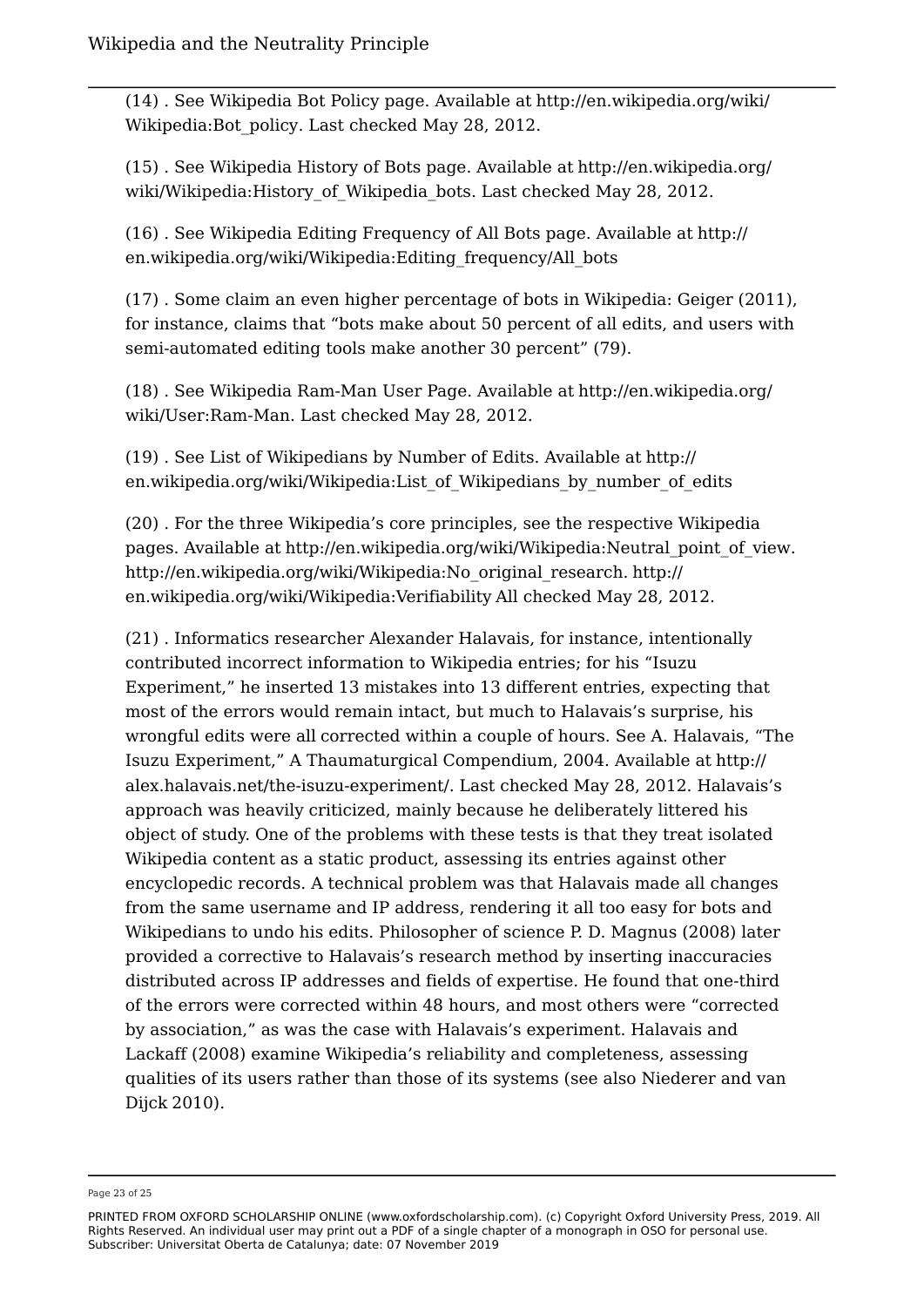(22) . See "Wikipedia Survives Research Test," *BBC News*, December 15, 2005. Available at http://news.bbc.co.uk/2/hi/technology/4530930.stm. Last checked July 18, 2011.

(23) . In 2006 information systems researcher Thomas Chesney conducted empirical research into the accuracy of Wikipedia, asking a total of 258 experts (academics) and nonexperts to fill out a survey about a Wikipedia article from their area of expertise (or, for the laymen, in their realm of interest). The respondents found mistakes in 13 percent of the Wikipedia articles. But Chesney also found that the experts gave the Wikipedia articles a higher credibility rating than the nonexperts did. Contrary to the perceived inaccuracy of Wikipedia, the respondents found Wikipedia to be a reliable source of information on the Web. In 2011, a study from Brigham Young University proved the reliability of Wikipedia's sources in the field of political science. See http:// www.sciencedaily.com/releases/2011/04/110414131855.htm. Last checked May 28, 2012.

(24) . The WikiScanner is a tool created by California Institute of Technology student Virgil Griffith in 2007, designed to reveal bias. Tools like the WikiScanner facilitate the tracking of anonymous users by revealing who and where they actually are; they also empower researchers and journalists trying to localize and expose biased content. Griffith collects the most spectacular results on his website, where he also states he created the WikiScanner (among other reasons) to "create a fireworks display of public relations disasters in which everyone brings their own fireworks, and enjoys." In the summer of 2008, Griffith launched the WikiWatcher suite, a set of tools designed for monitoring and maintaining Wikipedia. The suite includes a tool that makes it possible to deanonymize users with a username whose IP addresses match that of other user(name)s or companies/institutions in a IP-to-Geo database. This stretches the notion of anonymity from the unregistered to the registered with a username. For more details, see Griffith's home page. Available at http:// wikiwatcher.virgil.gr/ Last checked May 28, 2012.

(25) . See T. Messer-Kruse, "The 'Undue Weight' of Truth on Wikipedia," *Chronicle Review of Higher Education*, February 12, 2012. Available at http:// chronicle.com/article/The-Undue-Weight-of-Truth-on/130704/. Last checked May 28, 2012.

(26) . See *The Colbert Report*, July 31, 2006. Available at http:// www.colbertnation.com/the-colbert-report-videos/72347/july-31-2006/the-word wikiality. Last checked May 28, 2012.

(27) . In an interview (Kamir and Niesyto 2011), Israeli Wikipedia developer Dor Kamir explains how the NPoV principle and the No Original Research (NOR) principle are sometimes at odds. For instance, in Hebrew there are several

Page 24 of 25

PRINTED FROM OXFORD SCHOLARSHIP ONLINE (www.oxfordscholarship.com). (c) Copyright Oxford University Press, 2019. All Rights Reserved. An individual user may print out a PDF of a single chapter of a monograph in OSO for personal use. Subscriber: Universitat Oberta de Catalunya; date: 07 November 2019